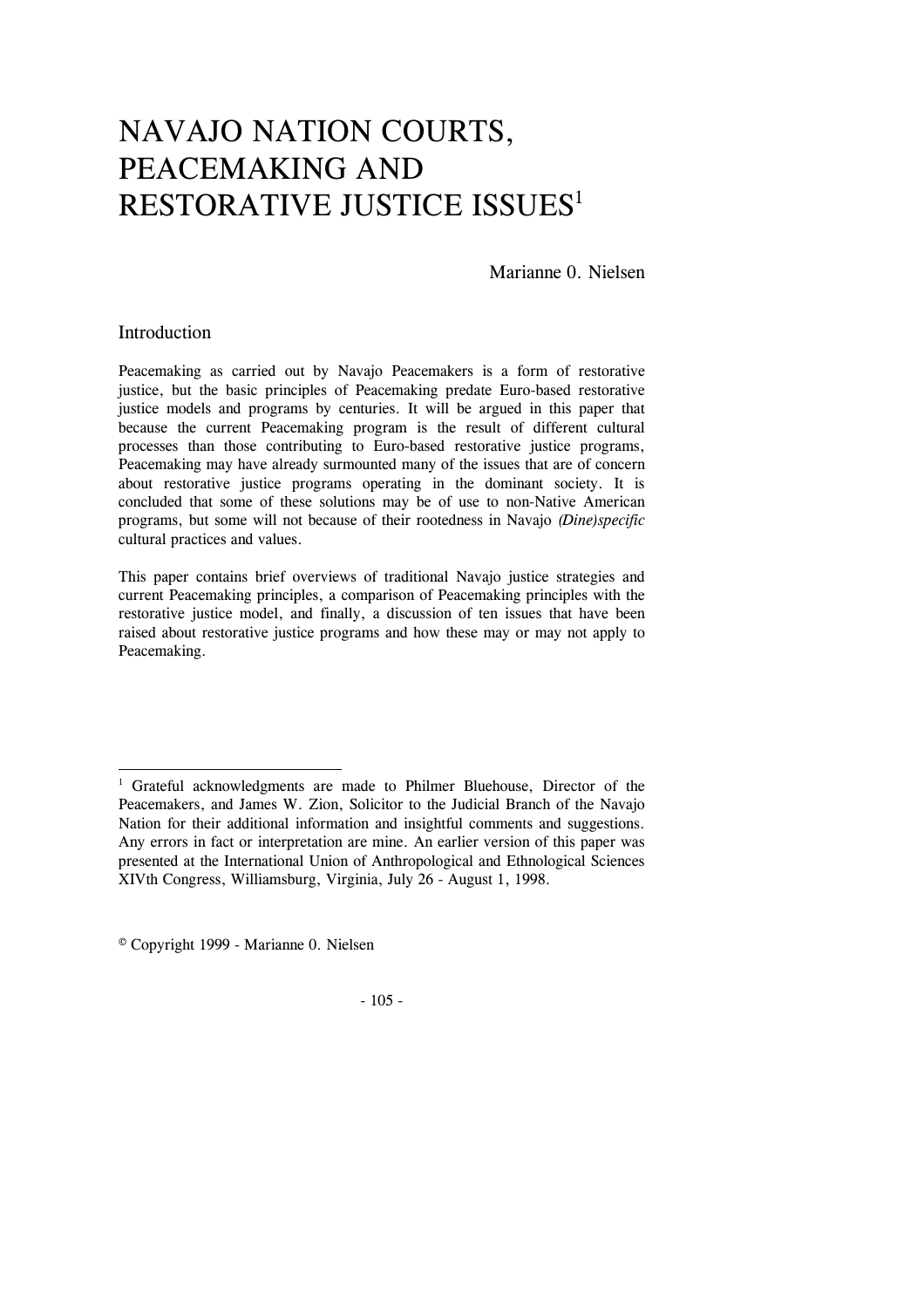## Traditional Navajo Justice Strategies

The following discussion is relatively superficial because of space limitations, even though a significant amount of research has been carried out on Navajo ethics and justice ideologies and practices. The writings of Haile (1943), Reichard (1983) and Farella (1984) are recommended for very detailed and in- depth scholarly analyses of Navajo ethics and values.

Traditional Navajo *(Dine)* values and practices follow very similar patterns to those found among other North American Indigenous groups (see Dumont 1993). According to Benally, among Navajos

> the individual is taught the interrelationship and interdependence of all things and how we must harmonize with them to maintain balance and harmony. . In the words of the elders, the aim of Navajo life is to seek *hozho,* a state of much good, peace, happiness, and plenty. (Benally 1988: 10)

Farella (1984) quoting Wyman defines *hozho* as "good as opposed to evil, favorable to man as opposed to unfavorable or doubtful.. .beauty, perfection, harmony, goodness, normality, success, blessedness, order, ideal..."

According to Reichard (1983: 124), Navajo "ethics includes actual as well as ideal behavior, etiquette and law, as well as religious restrictions." Wrong-doing is a lack of self-control. Acts are not seen as wholly bad; once things were brought under control the "evil effect is eliminated.. .good then in Navaho dogma is control." (Reichard 1983: 5).

'Bad' is disruption. It is what 'should not be done' according to spiritual tradition (Haile 1943: 84). Disruption occurs when people fail to act humbly towards everything within 'the circle', that is, within the universe, including 'man, rocks, air, plants, fire, animals, water, insects.' (Tso 1989: *4-5).* Tso continues:

> as long as we behave in a humble manner to all parts of the universe we are in harmony. To act in a humble manner is to act without thoughts of power or control, without unnecessary action against others and against nature. (Tso 1989: 4-5)

Unnecessary actions included rape, stealing, laughing at others, committing adultery, lying, seeking another's death, quarreling in jealousy, wishing someone or their livestock dead, and "stealthily touching a sleeping woman" (Haile 1943:

- 106 -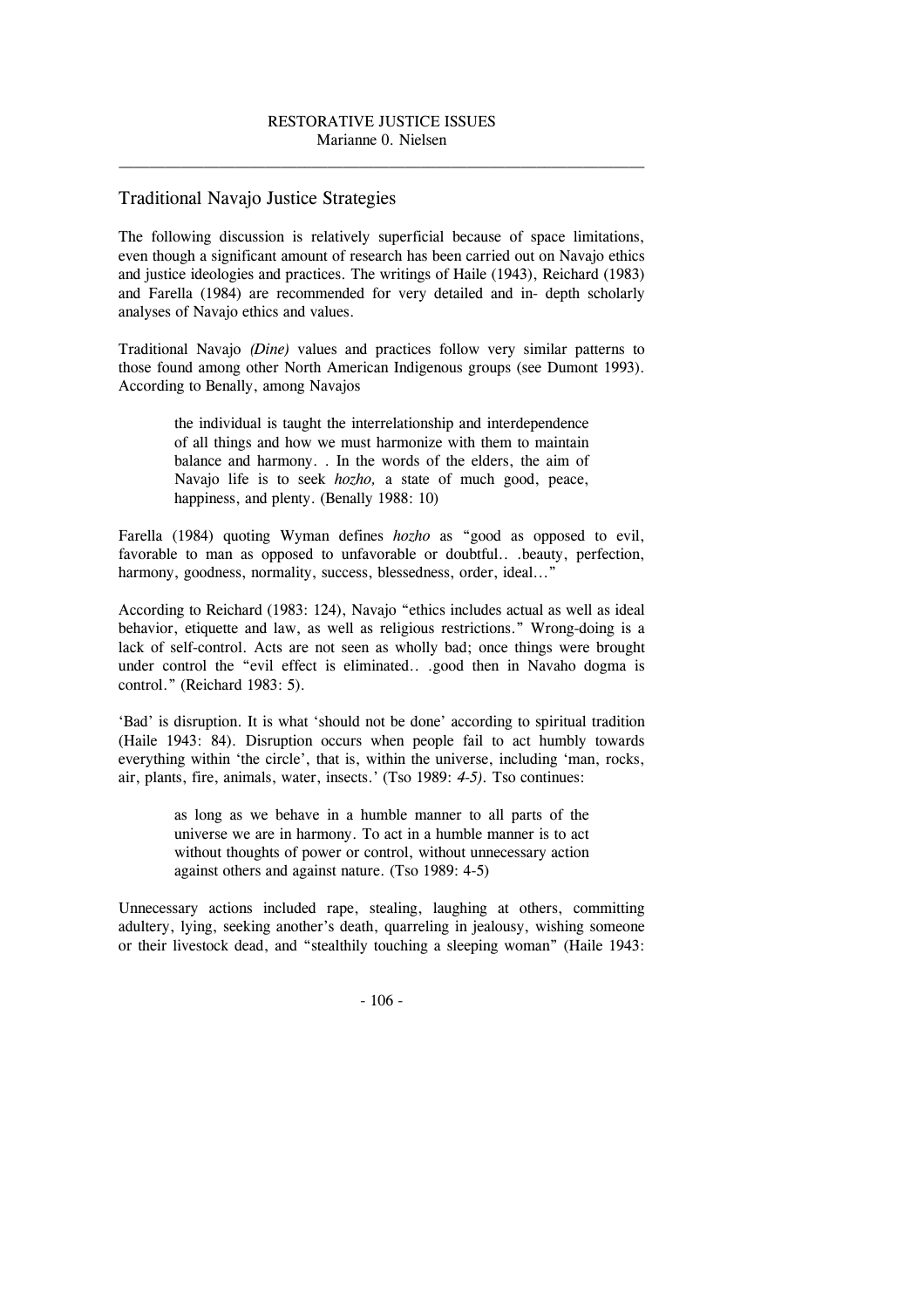85). According to Shepherdson (1965) the disruption of harmony is 'bad' because it "invites retaliation, ridicule and ostracism against the disrupters, and because it disturbs the community." Behavior, not intent, was the focus. The name for wrong-doer translates roughly as 'he took the chance', of being offensive in a spiritual sense (Haile 1943: 86). As Haile (1943: 84) states, "A crime like murder or theft was primarily a social crime, involving no personal guilt. So long as the offender paid the penalty society was satisfied..."

According to Zion *(1995)* and Zion and Yazzie (1997), the traditional justice institution was the clan or the kinship structure. *K'e,* or a relationship of obligations to the group based on respect, solidarity, love and loyalty to the group was and still is the main Navajo justice mechanism (Zion and Yazzie 1997; Yazzie 1996). 'Reciprocity' is another translation for *k'e* (Yazzie 1996).

A variety of methods were used traditionally to deal with disruptions, including 'killing with eyes', a form of shaming in which a wrong-doer was constantly watched by members of the community, even as he or she slept. Its specific purpose and function was 'to invoke anger or peace' (Bluehouse, personal communication, July 24, 1998). If the watched person reacted with anger, it would be explained to them that they had a problem and offers would be made to help them rid themselves of the monster (the problem) so they could continue to live within Navajo society (Bluehouse 1996). If they reacted with peace, this signified that they understood the situation, and they would be nurtured by the community (Bluehouse, personal communication, July 24, 1998.). Relatives would not only try to get someone to change their behavior but would also assume obligations for family or clan members, such as making reparations, and would ensure that there were no future transgressions. According to Yazzie and Zion (1996: 162), "The moral force of the group was used to persuade people to put the group's good above individual welfare. It is said of a wrongdoer that 'he acts as if he had no relations".

Also common were divination by hand-tremblers to discover thieves and witches, and informal meetings of relatives and community leaders who pressed for consensus (Shephardson 1965).

This latter traditional justice mechanism is the direct ancestor of the current Peacemaking process. Disputes were resolved by 'talking things out' among those concerned about the issue, including 'the victim', 'the offender' and family/clan members (Zion and Yazzie 1997). Relatives and community members were integral to the proceedings. Since no blame was attached to any of the participants, the terms 'victim' and 'offender' as used in English, are inappropriate in

- 107 -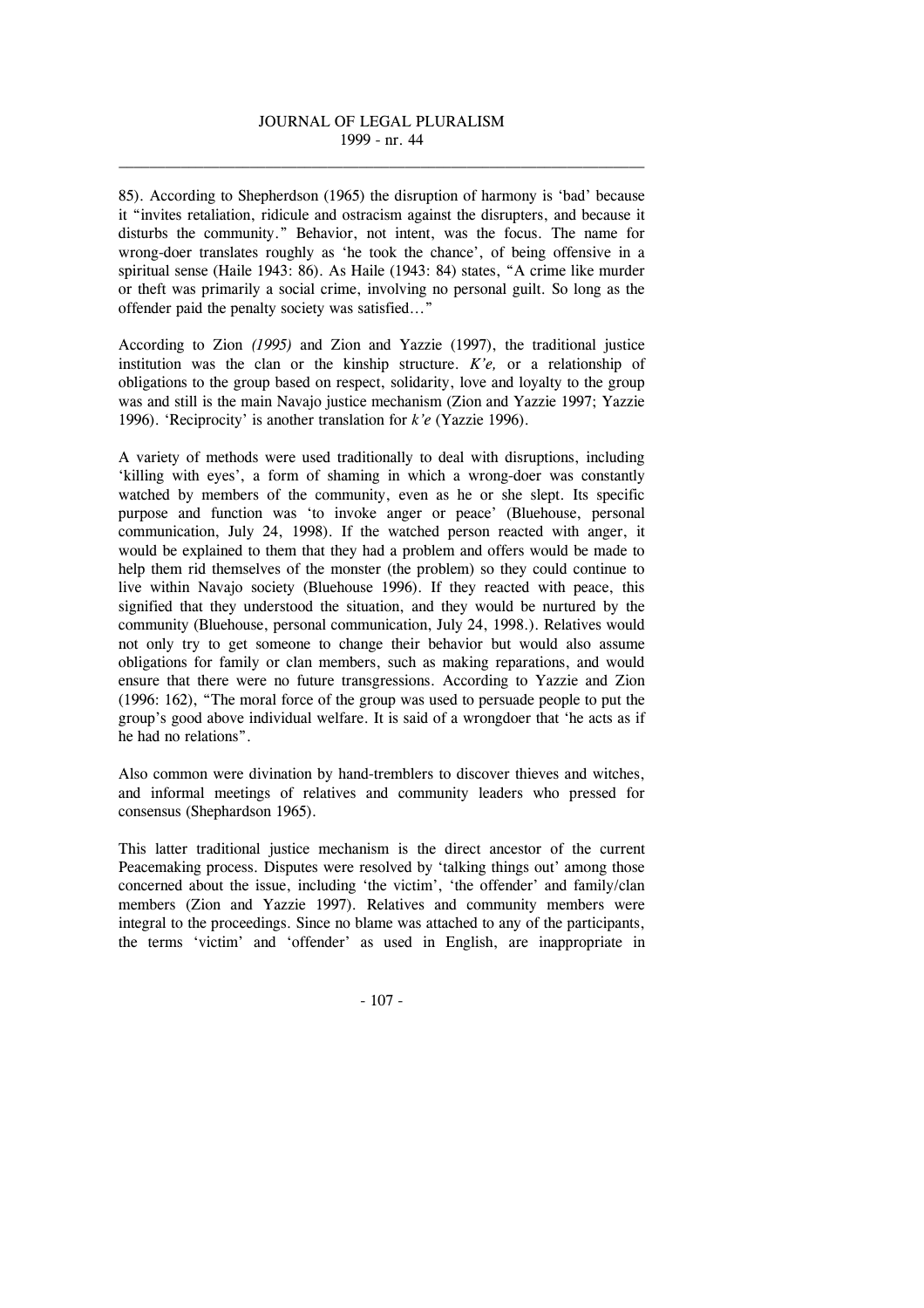describing this process; 'aggrieved' and 'wrong-doer' will be used hereafter instead, although these words still bear inappropriate connotations of fault.

In traditional Peacemaking, a respected community leader, the *Naat'aani* or headman, "arbitrated disputes, mediated quarrels, resolved family problems and tried to correct wrong-doers" (Zion 1983: 106). A *Naat'aanii* was a person who spoke well and wisely; his/her role was non-authoritarian; and he or she had persuasive, not coercive authority (Zion and Yazzie 1997; Zion 1983). The *Naat'aanii* facilitated the session using prayer, value clarification, self- expression, teachings from traditional narratives about mythic creatures, and consensus (Zion 1995; Zion and Yazzie 1997). Motive was not an issue; rather it was the significance of the loss suffered by the aggrieved party or his/her family, and the general reputation and character of the disputants. There were no general rules governing the offense; each dispute was dealt with on a case by case basis, and the resolution was dependant on the people involved (Shephardson 1965). As Farella (1984: 147-148) explains, this lack of general rules in carrying out justice is "why attempts at describing normal or even normative Navajo behavior are so futile. What is normal and normative is the degree of difference, even the idiosyncracy, that characterizes solutions."

Navajo justice was and is more concerned with the "wholeness of the person, a peaceful community and adjusting relationships than it is with punishing people" (Zion 1995). The goal was reconciling or restoring solidarity with victims and offenders and preventing recurrence (Zion 1995; Yazzie 1994; Ladd 1957). Restitution to the injured party was the frequent result though more severe punishments, such as capital punishment carried out by the aggrieved or the aggrieved's family, were possible if the person continued to cause trouble (Ladd 1957; Shephardson 1965). There was no formal authority to enforce whatever resolutions were reached (Shephardson 1965). Social control was progressive. The ideal solution was for all parties to leave a meeting feeling a solution had been reached, including the offender who now understood himself or herself better. If the wrong-doer left the meeting feeling ashamed, then a second 'monster' had been added to the first monster, that is, to the original wrong (Bluehouse, personal communication, July 24, 1998). If a person did not comply with the agreed-upon solution, then they might be shamed or 'nagged' into fulfilling their obligation (Austin 1993), although this was not a desirable strategy because of the possibility of unleashing other monsters, such as ill- feelings (Bluehouse, personal communication, July 24, 1998). Shaming was only done if it had a specific purpose, such as forcing the person to confront an underlying behavioral problem and dealing with it (Bluehouse, personal communication, July 24, 1998). In summary, as Zion states, "in Navajo justice thinking, you don't correct the

- 108 -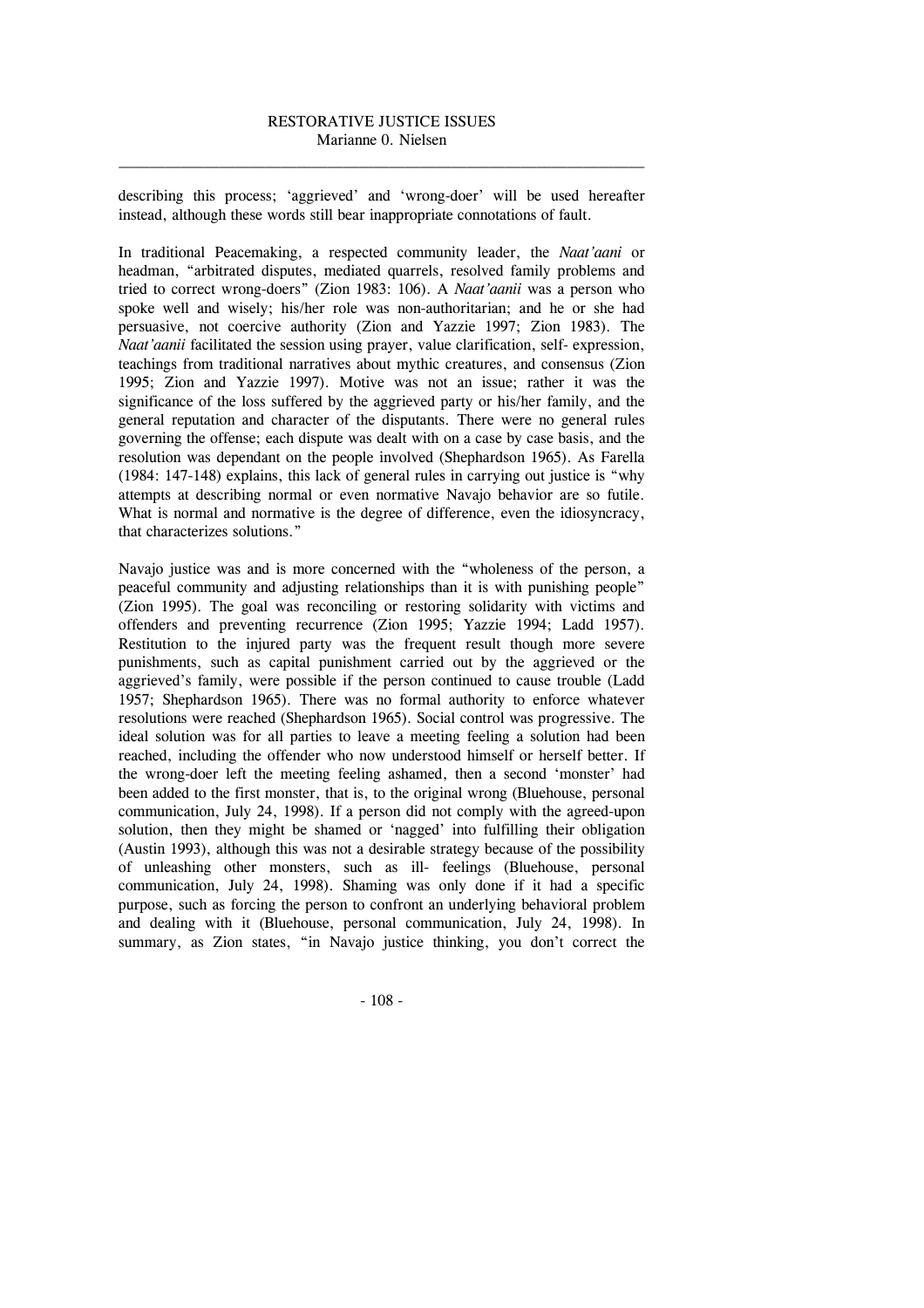person: you correct the *action"* (James W. Zion, personal communication, June 29, 1998)

## The Navajo Nation Courts and Contemporary Navajo Peacemaking

Members of the Navajo Nation who are accused of criminal offenses can be tried in federal courts for serious crimes, in state courts for crimes committed off the reservation, and in Navajo Nation courts for lesser and some serious criminal offences<sup>2</sup> that are committed on the reservation. Navajo Nation courts have jurisdiction over all civil matters within the Nation. All of these courts operate on a Euro-based adversarial model, structured after the state courts. In anticipation of an attempted take-over of Navajo court jurisdiction by the states during the Termination Era, the adversarial nature of the courts was perpetuated when the Navajo switched from the Bureau of Indian Affairs-established Courts of Indian Offenses which had begun operation in 1892, to the present CoUrts of the Navajo Nation, which began operation in 1959 (Yazzie and Zion 1996). The current courts apply Navajo common law as their law of preference (Bluehouse and Zion 1993: 328) but are still adversarial in nature. By 1981, many Navajo community and judicial leaders saw this non-egalitarian, confrontational, 'win/lose' model as inappropriate for the many members of the Navajo Nation who still practiced 'Navajo custom law' and expected the criminal justice process to a be a 'journey of healing', not of punishment (Tso 1992). The Peacemaker Courts, begun in 1982, although not re-institutionalized into the court system until 1992, were seen as a remedy to these problems (Zion and Yazzie 1997). They formalized the informal use of Peacemaking which some, though not all, Navajo judges had been quietly using to complement court procedures for many years (Zion 1995).

The Peacemakers were first set up as one of five courts that operate within the Navajo Nation (the others are district, family, small claims and appellate). Since early 1996, the term 'Peacemaker Courts' has not been used in order to differentiate Peacemaking from the other more formal, Euro-influenced components of the Navajo court system. Current day Peacemakers operate as a parallel, complementary system to the Navajo courts, for as the Chief Justice of the Navajo Nation states, "While we need modern courts and jails to deal with

l



 $2$  Zion points out that the Navajo Nation Code allows incarceration up to six months maximum, although consecutive sentences can be used to extend sentence length. The high rate of federal declination of prosecution has led Navajo Nation Courts to prosecute some serious offenses, for example, prosecuting homicides as 'aggravated batteries' (James W. Zion, personal communication, June 29, 1998).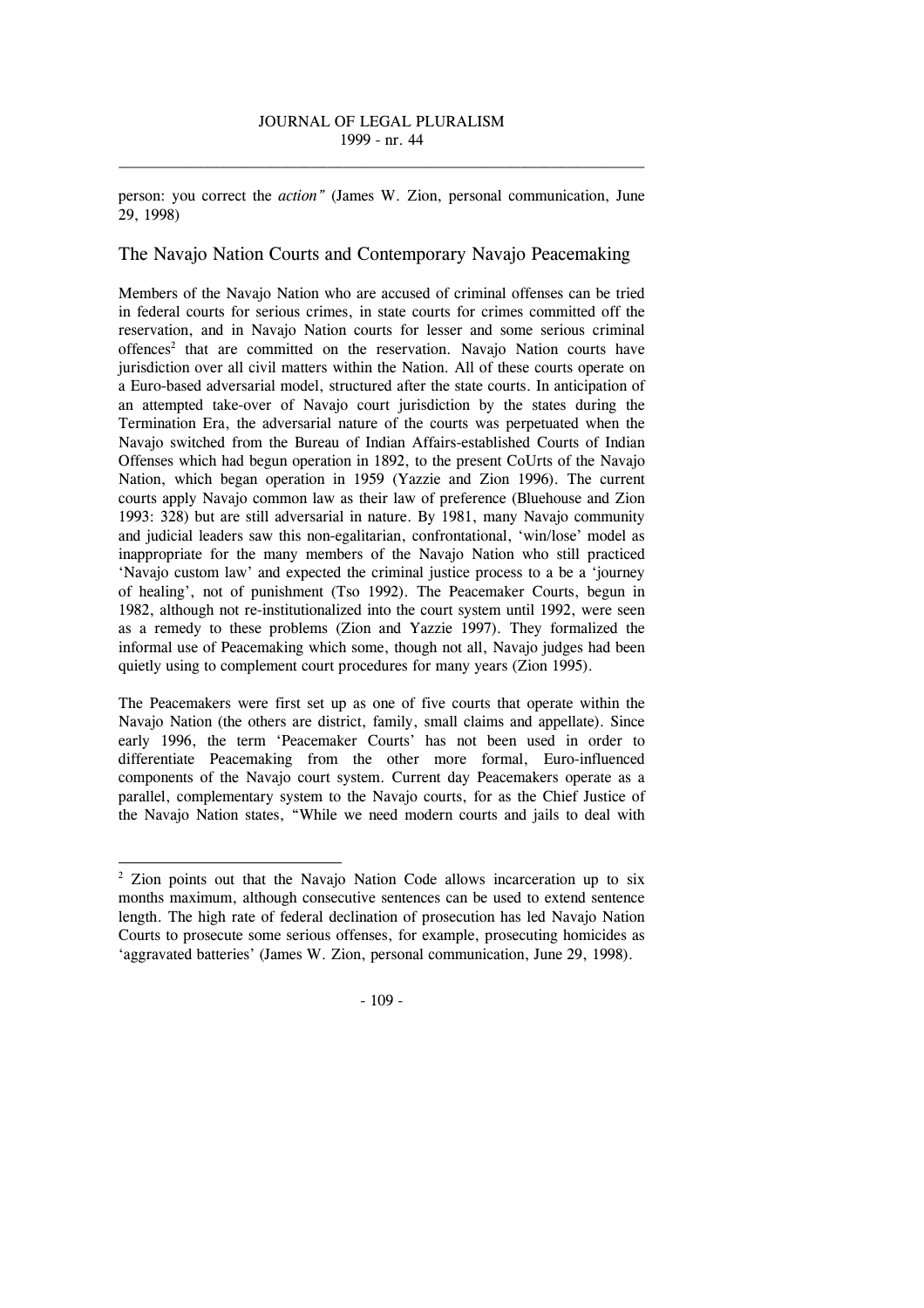violent offenders who show no insight or intent to reform, we recognize that we should be healers, not punishers" (Yazzie 1996: 12)

The Navajo Peacemakers, of which there are over 250 individuals located in the 110 'chapters' or semi-autonomous communities that make up the Navajo Nation, are brought in by disputants to help them arrive at a harmonious settlement of a dispute. The disputants may be referred to the Peacemakers by the Navajo courts; the Navajo police; existing service delivery systems such as Social Services, Indian Health Services, Behavioral Health and the AIDS Office; or primarily by self-referral. Disputes may be based in land use, grazing rights, and domestic conflict including child custody and family violence. Criminal offenses up to and including sexual assault, and reparations for willful deaths, have also been dealt with, although most cases are civil disputes (Yazzie and Zion 1996: 172-3). In mid-1998 a new procedure will take effect that will increase the Peacemakers' criminal caseload as many criminal cases are diverted to Peacemaking (Yazzie 1998). The majority of disputants are adult members of the Navajo Nation.

A quick comparison shows that the procedures and values used in Peacemaking have persisted from earlier times and "continue to be a viable method of law and justice" (Zion and Yazzie 1997: 56). Like traditional Navajo justice mechanisms, Peacemaking procedures are aimed at getting at the heart of the issue and guiding people to adjust their relationships so that they return to good relations, or build a new relationship if they did not have good relations to start with (Zion and Yazzie 1997; Yazzie and Zion 1996). Peacemaking is based on ensuring discussion, achieving consensus, providing for relative need, and healing (Yazzie 1996: 6). It is not just a one-time incident; as an essential component of Navajo thinking or world view, it is "a way of life" (Bluehouse 1996: 57).

The Peacemakers are respected members of the Navajo community, male and female, who are chosen by their communities because they have "demonstrated character, wisdom and the ability to make good plans for community action" (Austin 1993: 10). They may have a blood or clan relationship with the disputants or they may be community members, but either way, they are not neutral mediators. They are guides and teachers (Yazzie 1994; Zion and Yazzie 1997). They include medicine people, traders, lawyers, Native American church leaders, and non-Indian clergy.

Peacemakers assist disputing parties by: helping them to lay out the problem, say what they feel about it, and discuss it sometimes at great length; using *naat 'aah*  or the planning process to help the parties arrive at a solution to the problem; giving his or her opinion about practical, concrete outcomes and a good group decision by means of counseling or 'lecturing' the parties based on Navajo

- 110 -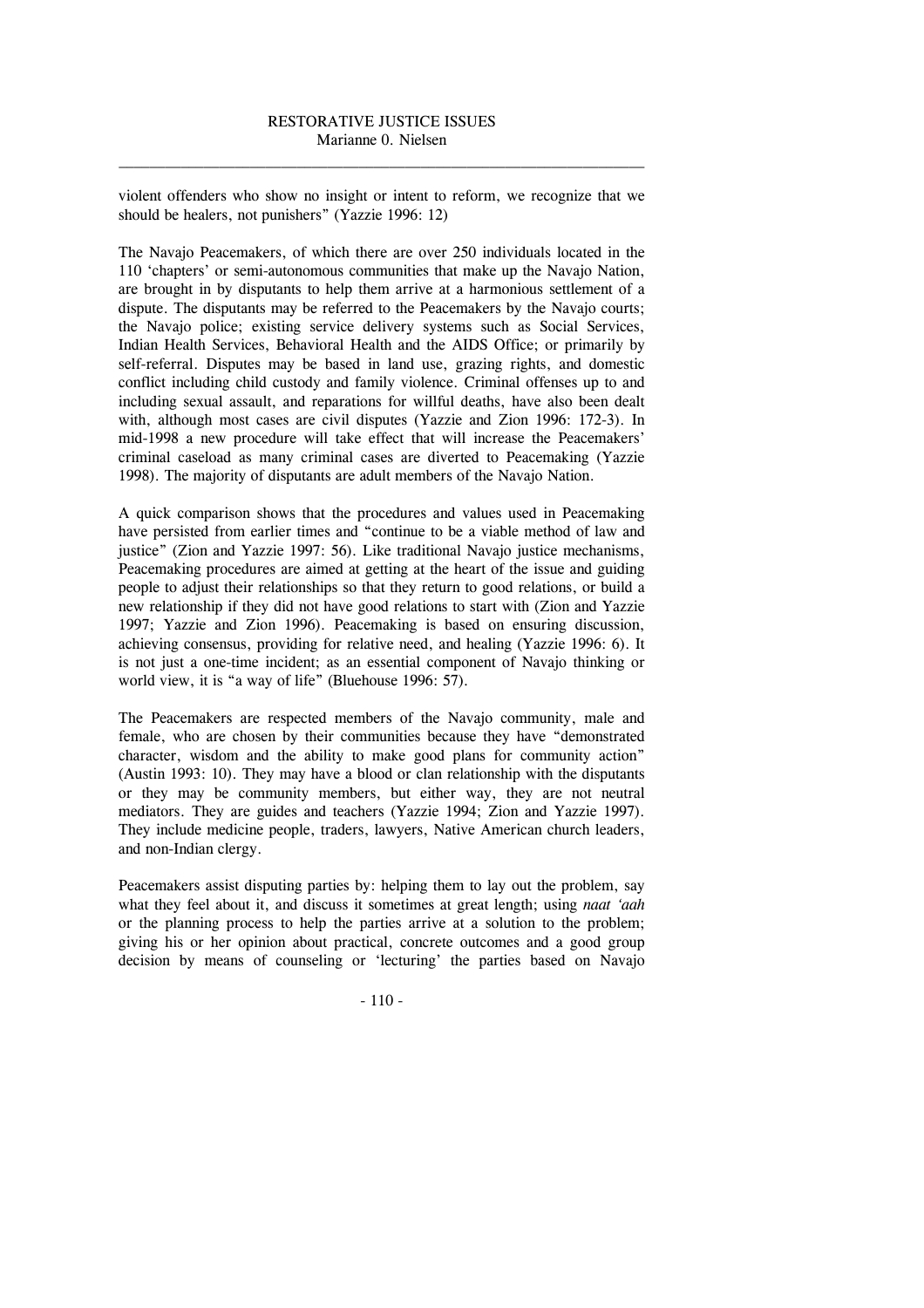spiritual narratives; helping participants achieve consensus and harmony; and helping participants achieve forgiveness (Navajo Nation Judicial Branch, n.d.; Zion and Yazzic 1997; Yazzie 1996; Austin 1993). Blaming is not part of the process, although family and clan members often act as a reality check on the statements of the disputants (Yazzie and Zion 1996). According to Bluehouse (1996: 54), "We don't point the finger in peacemaking. We put the problem on the table. We acknowledge that there are problems, but this is not the place to point fingers and have shouting matches." Making decisions for others is also not part of the process. Coercion is not part of Navajo justice (Austin 1993).

The Peacemaking session will frequently start with a prayer by the Peacemaker or a senior family member to summon spiritual assistance and participation, and to focus the mind of the participants on the proceedings. It may end with a meal to seal the agreement. Family, clan and community members with an interest in the dispute are invited to attend and have a say; criminal justice system members are excluded (unless they are one of the participants). Sessions are often held in a room in the local court house. The result is a plan developed so that the aggrieved person receives *nalyeeh* (usually compensation for injury and an adjustment in the relationship between aggrieved and wrong-doer). This is, however, not only compensation, but is also restoration in that it is "what is needed to make the injured person feel better" (Yazzie 1996: 11). According to Zion and Yazzie,

> [a] final decision often involves a transfer of goods to the injured person, to compensate for actual injury and to serve as a symbol of good relationship. The amount or value of the compensation can include 'a little extra' to show the seriousness of the act or injury. An agreement to deliver goods (such as jewelry, sheep, horses or money) also has the effect of showing the innocence of a victim, as with the open and visible delivery of horses to compensate for a rape, or a husband's act of giving *nalyeeh* to a wife to make up for an assault. (Zion and Yazzie 1997: 79)

If the disputants refuse to follow the procedures of Peacemaking or do not follow through on their commitment, they are referred back to the adversarial system (Bluehouse 1996). The family of the wrong-doer, as 'traditional probation officers', are responsible for making sure that the *nalyeeh* is paid and that the wrong-doer does not re-offend (Zion and Yazzie 1997). The results of the session are enforceable by a court order in court-ordered cases, or the disputants may ask the court to step in if they wish (Bluehouse 1996: 57).

In keeping with pragmatic Navajo values, Peacemakers are paid a modest fee (currently \$60) by the disputants (Zion 1983, personal communication, June 29,

- 111 -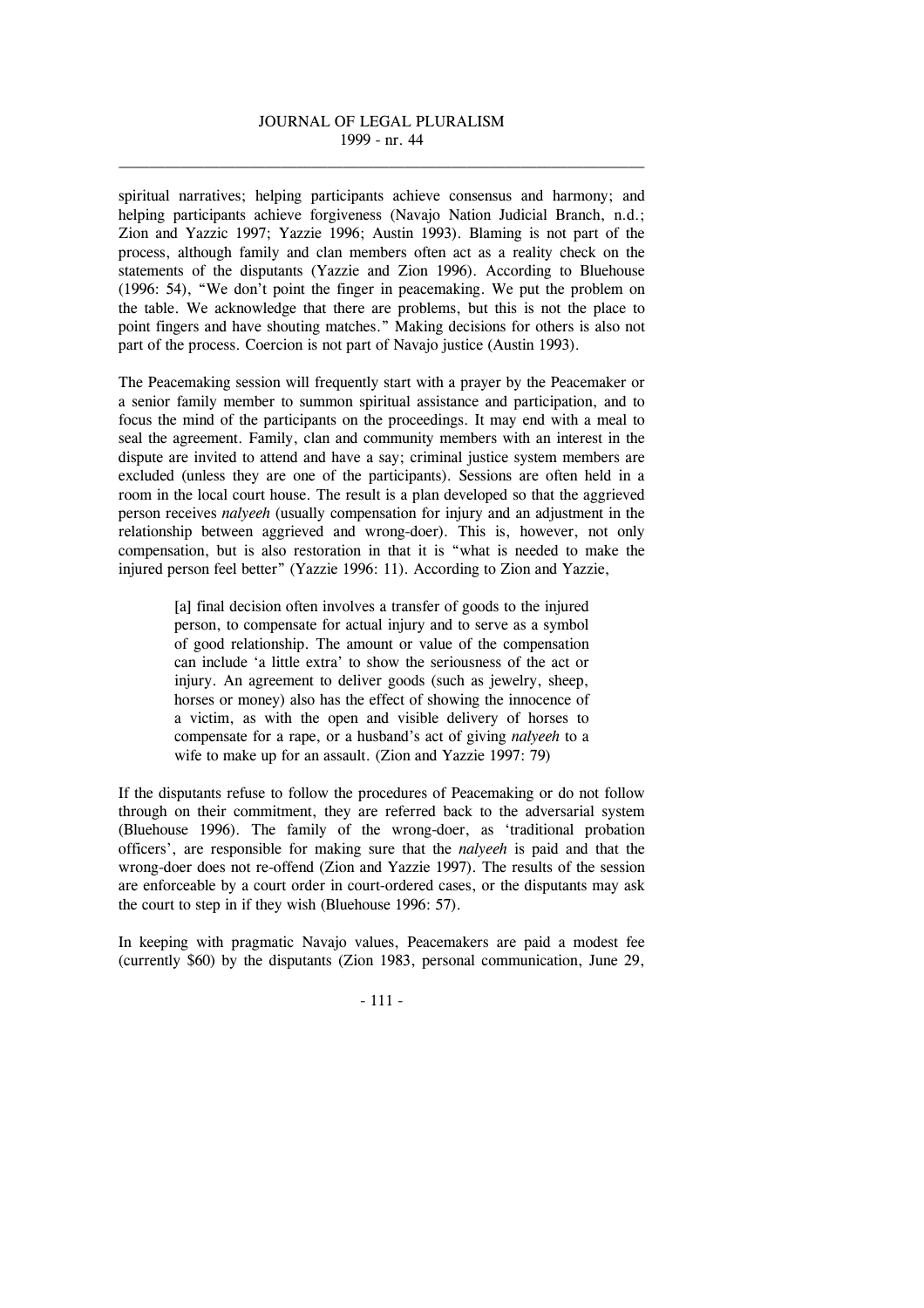1998). They are supervised to a limited extent by the local judge. Administrative support is provided by district court staff (Peacemaker Liaisons) who organize the implementation of Peacemaking in communities, assist in referring cases to and from Peacemakers, liaise between the Peacemakers and the judges when court orders are needed for enforcement, and provide technical assistance to the Peacemakers as needed (Zion 1995; Bluehouse, personal communication, July 24, 1998). Until the evaluation of Peacemaking which is currently underway is completed, there are only rough indicators of effectiveness. These suggest that the recidivism rate among wrong-doers is about 20 % for all categories of cases (Yazzie and Zion 1996: 172).

## The Restorative Justice Paradigm and Peacemaking

The primary goal of restorative justice programs<sup>3</sup> is to bring justice back into the community using a process that respects "the feelings and humanity of both the victim and the offender" (Van Ness and Strong 1997: 25). This means the empowerment of victims, the community and offenders (McCold 1996: 97). The current criminal justice system operates based on a model that focuses on upholding the authority of the state, deterring offenders, and punishing wrongdoing. Repairing the harm done to the victim and the community has become nearly irrelevant (Van Ness and Strong 1997: 10).

The restorative model is based on a number of principles that vary greatly from the retributive, deterrent, protective principles of the adversarial system. Principles include that: the victims need to regain control of their lives, overcome a feeling of powerlessness and to receive vindication; the community needs to restore its order and its members' confidence of safety, and to reassert its common values; offenders need to have 'contributing' injuries (such as alcohol or child sexual abuse) and injuries resulting from the crime healed (Van Ness 1996: 23-4). In addition, victims and offenders need personal involvement in the process so that the offenders know who they owe and the victim can be re-empowered so that, for example, their fear of crime is reduced. (Hudson and Galaway 1996).

The restorative justice model can be summarized in three propositions: crime is primarily a conflict between individuals (not between an individual and the state) resulting in injuries to victims, communities and offenders; the aim of the criminal justice process should be to reconcile parties while repairing the injuries caused; and the process should facilitate active participation by victims, offenders and their

l



<sup>&</sup>lt;sup>3</sup> The literature on restorative justice programs is extensive. See McCold (1997) for a comprehensive listing.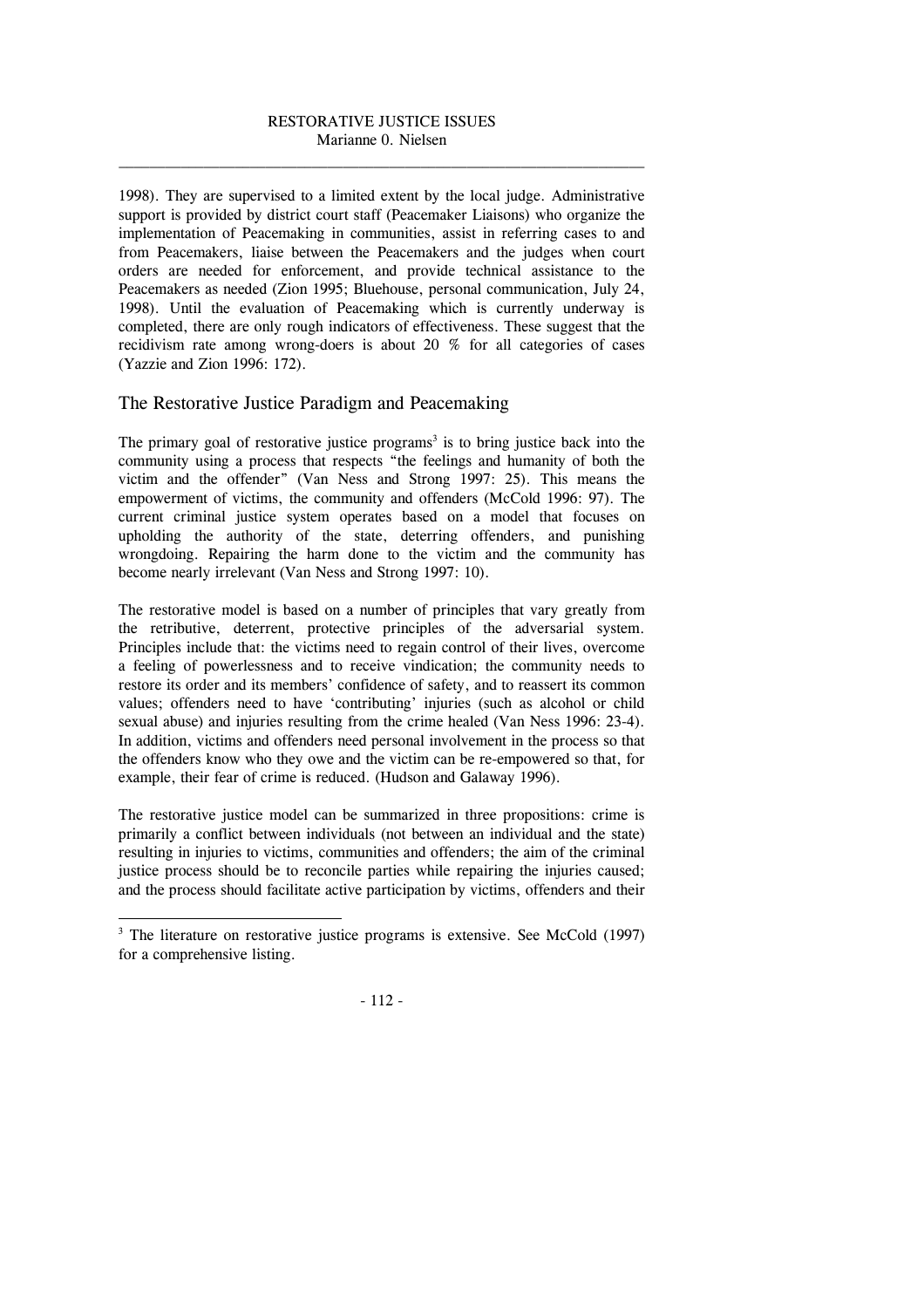communities instead of being dominated by the government (Van Ness 1996: 23). The goal of restorative justice is that "the community seeks to restore peace between victims and offenders, and to reintegrate them fully into itself; the goals for victims can expressed as healing and for offenders as rehabilitation" (Van Ness 1996: 28). In general, the establishing of blame for past behavior is less important than problem-solving for the future (Kennedy and Sacco 1998: 206). McCold (1996: 94) expresses the restorative model in terms taken from Jewish culture which sound remarkably similar to the principles of Navajo Peacemaking described earlier: "The community's injury is to *shalom,* right relationships, among members of the community. The damage is against peace, and requires a local effort to restore harmony."

Victim-offender reconciliation programs, mediation and perhaps arbitration are the most common types of restorative justice programs in non-Indigenous societies. In these programs trained mediators work to empower participants, promote dialogue between victims and offenders, and encourage mutual problem- solving (Van Ness 1996: 24).

Peacemaking is not the kind of alternative dispute resolution found in Euro-based systems; it differs markedly from the examples above. Seidschlaw (1997) in discussing Indigenous Peacemaking in North America points out a number of differences between Peacemaking and mediation. Mediation is a one-time service with a cost associated with it; Peacemaking is primarily a way of life that fulfills one's sense of responsibility to the community. Peacemaking functions best in the context of community culture and values; in mediation this context is not an important part of the process. Spirituality, specifically Native American beliefs are an integral part of Peacemaking. Prayers are used to set the stage for Peacemaking by mentioning the issues and the need to show respect to all participants, including the spiritual. Prayers remind the participants that they are part of the spiritual world and that they must use their "sacred mind and sacred language" to solve the problem facing them (Bluehouse, personal communication, July 24, 1998). Mediation, on the other hand, exists within an environment that brings individuality and material achievement into the process and probably works best if it ignores cultural values.

Similarly, Navajo Nation Peacemaking is a unique form of restorative justice because of its singular dynamics rooted in Navajo relationships and ways of doing things (Zion 1995). As Zion and Yazzie (1997: *55-6)* state, it is not alternative dispute resolution, it is original dispute resolution. It also differs from dominant society restorative justice programs: the Peacemaker is not a neutral mediator but may be a blood or clan relative; mediation excludes feelings where Peacemaking promotes their expression; consensus is sought rather than an arbitrary decision by

- 113 -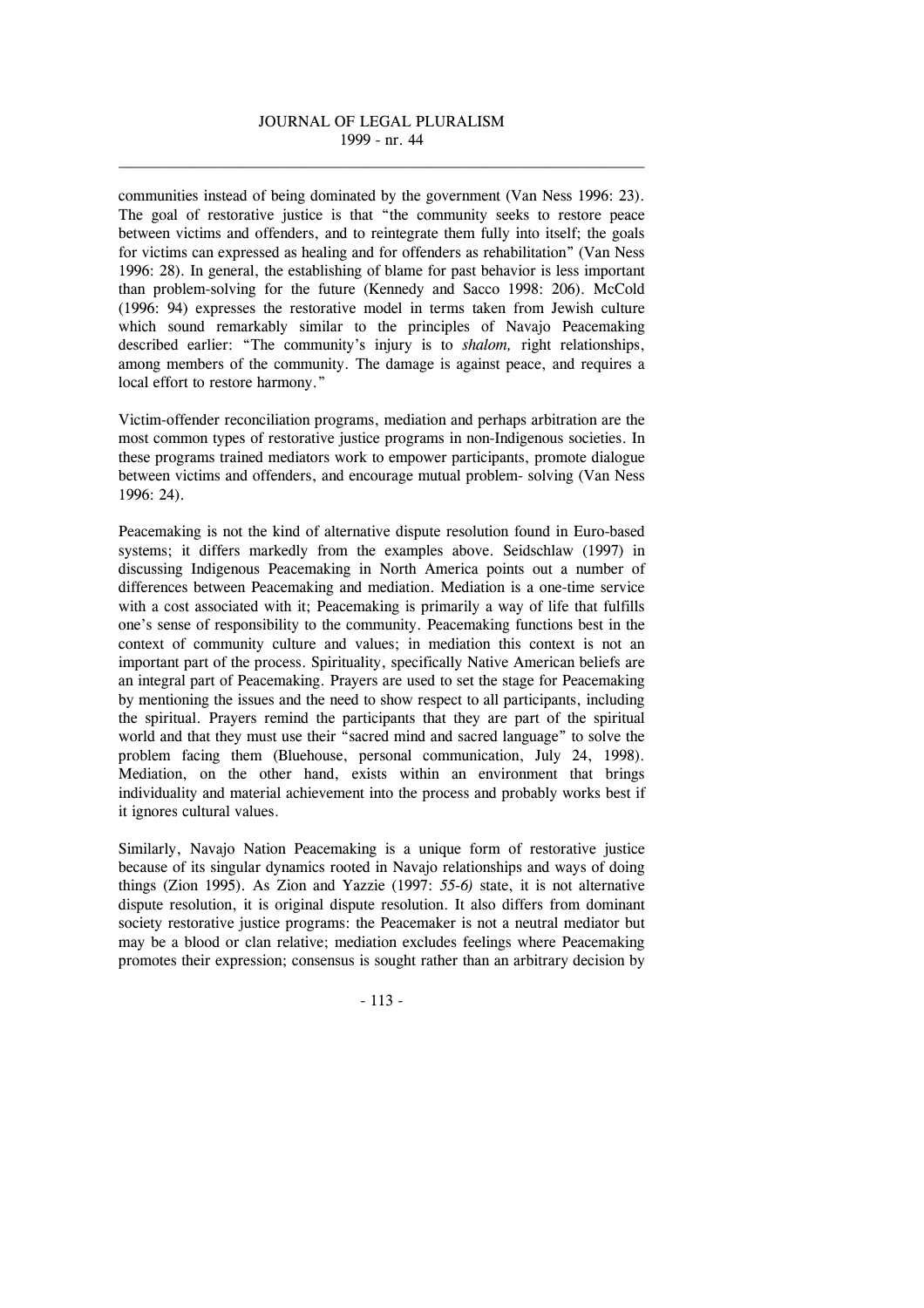the mediator; there is a reliance on prayer as a means of involving the spiritual but this is irrelevant to mediation; the *naat 'aanii* has a teaching and problem-solving role not held by a mediator; support group members (family, clan, community) are included as participants rather than excluded; and the Navajo and other spiritual narratives are used as guides to problem-solving unlike the absence of spiritual guidelines found in most mediation programs (see Zion 1995). In addition, the *naat'aanii* is not a trained professional in mediation, but a respected community member with special expertise in Navajo spirituality. The Peacemakers have already been trained in accordance with Navajo traditions as *naat'aanii*  before they join the Peacemaker division. They then receive 16 hours of training from the Peacemaker Director in Peacemaking techniques, administrative duties (paperwork), the relationship between the technical support unit of the Judicial Branch and the Peacemakers, the Peacemakers' responsibilities to the technical support unit, the importance of the Navajo (and/or Christian) creation and journey narratives as the source of law, ethical standards, and contemporary issues, such as domestic violence (Bluehouse, personal communication, July 24, 1998).

With these marked differences between the Navajo and non-Indigenous models of restorative justice, it is likely that the issues currently of concern about restorative justice programs may have a different relevance to Peacemaking.

### Issues in Restorative Justice and Their Relevance to Peacemaking

While there are many issues that arise in any discussion of restorative justice, only ten will be discussed here. These are: the relationship between the retributive and the restorative justice systems, victim perceptions of justice, offender perceptions of justice, due process, community perceptions of justice, antagonism from criminal justice personnel, lack of program resources, program effectiveness in reducing incarceration and recidivism, mediator skills, and expanding clientele to include organizations, repeat offenders, and violent offenders.

Hudson and Galaway (1996: 11) raise the issue of *the relationship between the two models of justice.* They ask if the restorative justice system should be separate from or part of the criminal justice system. There are arguments on both sides which are thoroughly presented in Galaway and Hudson (1996) and discussing them here would be too time-consuming. The most important point for the purposes of this paper is that the question is being asked at all. In the Navajo criminal justice system, the question has already been answered: Peacemaking is an essential part of the criminal justice system. It should not replace the Eurobased components of the system, because these are still needed for specific types of offenders, and as an alternative to Peacemaking. It has been suggested that the

- 114 -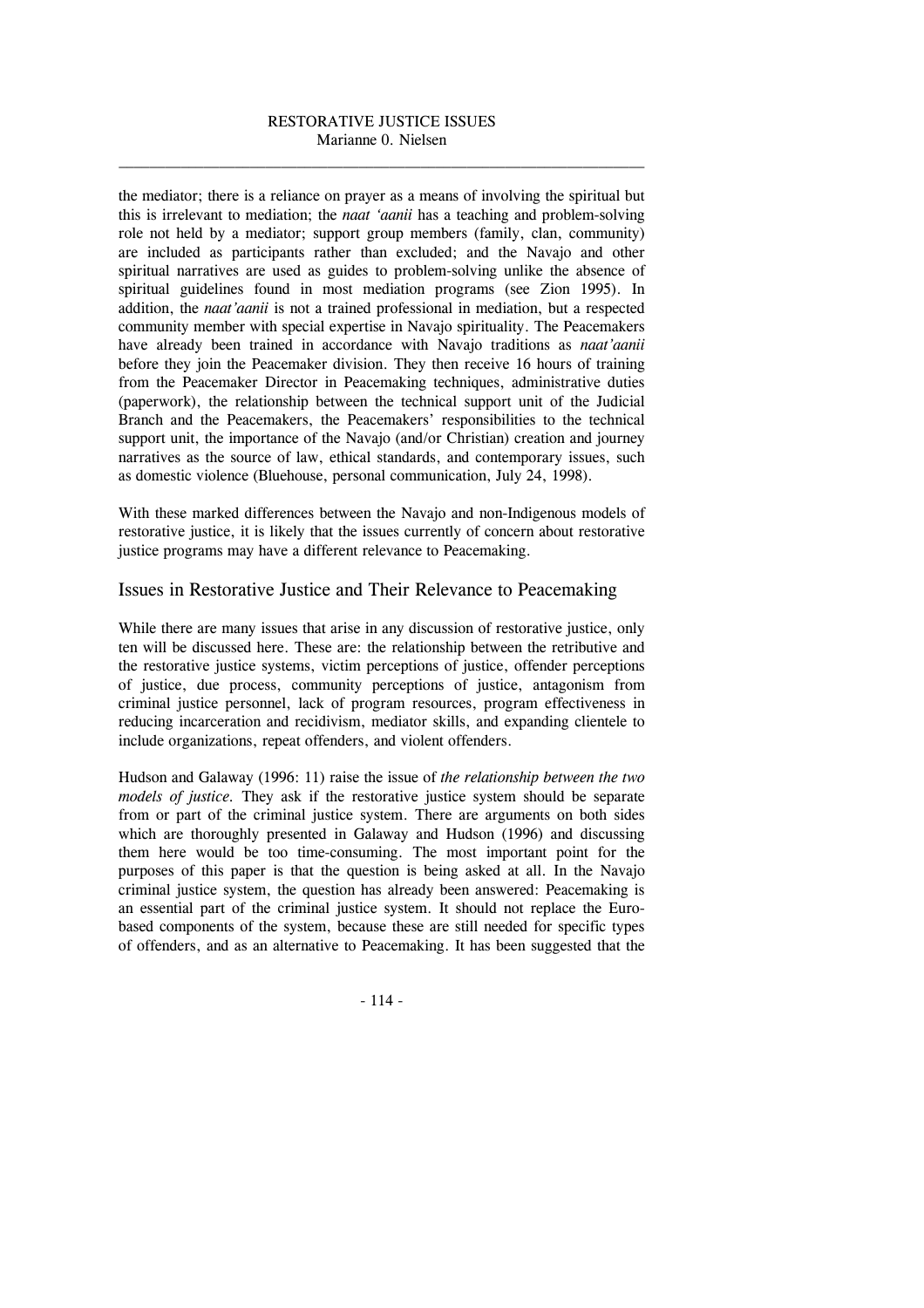fear of court sanctions makes Peacemaking a more attractive option (James W. Zion, personal communication, June 29, 1998). On the other hand, the goal of the Navajo Judicial Branch is to move more and more disputes into the hands of Peacemakers, even serious offences, as will be discussed shortly. Peacemaking is seen as a more effective mechanism for decreasing the social ills that underlie criminal behavior and thereby reducing Navajo involvement in criminal behavior (Yazzie 1998).

One of the most important aspects of *victim perceptions of justice* is whether or not the victims feel that they are voluntarily participating in restorative justice programs. Umbreit (1994) found that a small percentage of victims in his sample felt that they had been coerced into participating and thereby felt re-victimized. Wright (1996: 229) suggests that the victim's knowledge that the offender may otherwise be prosecuted or go to prison leads to feelings of pressure. Griffiths and Hamilton (1996: 187) point out that Indigenous women and female adolescents are particularly vulnerable to pressure. Power structures within Indigenous communities may also compromise the fair operation of restorative justice programs for certain community members (Griffiths and Hamilton 1996: 188).

Ashworth (1993) suggests that restorative justice programs do not provide clear criteria for consistent settlements to the victim or to the community. It might be difficult for victims to get what they consider a just reparation since some offenders may not have the resources to make full reparation. Along the same line, he argues that there are few criteria for measuring harm done to the community and what would be fair reparations to it. Research by Umbreit (1994) found confirmation of one of these issues and introduced another. First, he found that some victims felt that the punishment given the offender was inadequate. Second, some victims were concerned that mediation lacked the authority to enforce completion of mediation agreements.

Peacemaking cannot happen without the participation of the 'victim', the wrongdoer, and their respective families and/or clans. There have been cases where a reluctant victim was compelled by the court to take part in the process, when the judge felt it was in his or her best interests (Bluehouse, personal communication, July 24, 1998). According to Zion:

> A judge may or may not exercise the discretion to refer a case based on many factors. For example, a judge would not send a case into peacemaking where the victim of a violent offense is reasonably afraid of a perpetrator or coercion by relatives. A court could, however, require 'shuttle diplomacy' peacemaking, which is traditional, whereby the peacemaker conducts extended

> > - 115 -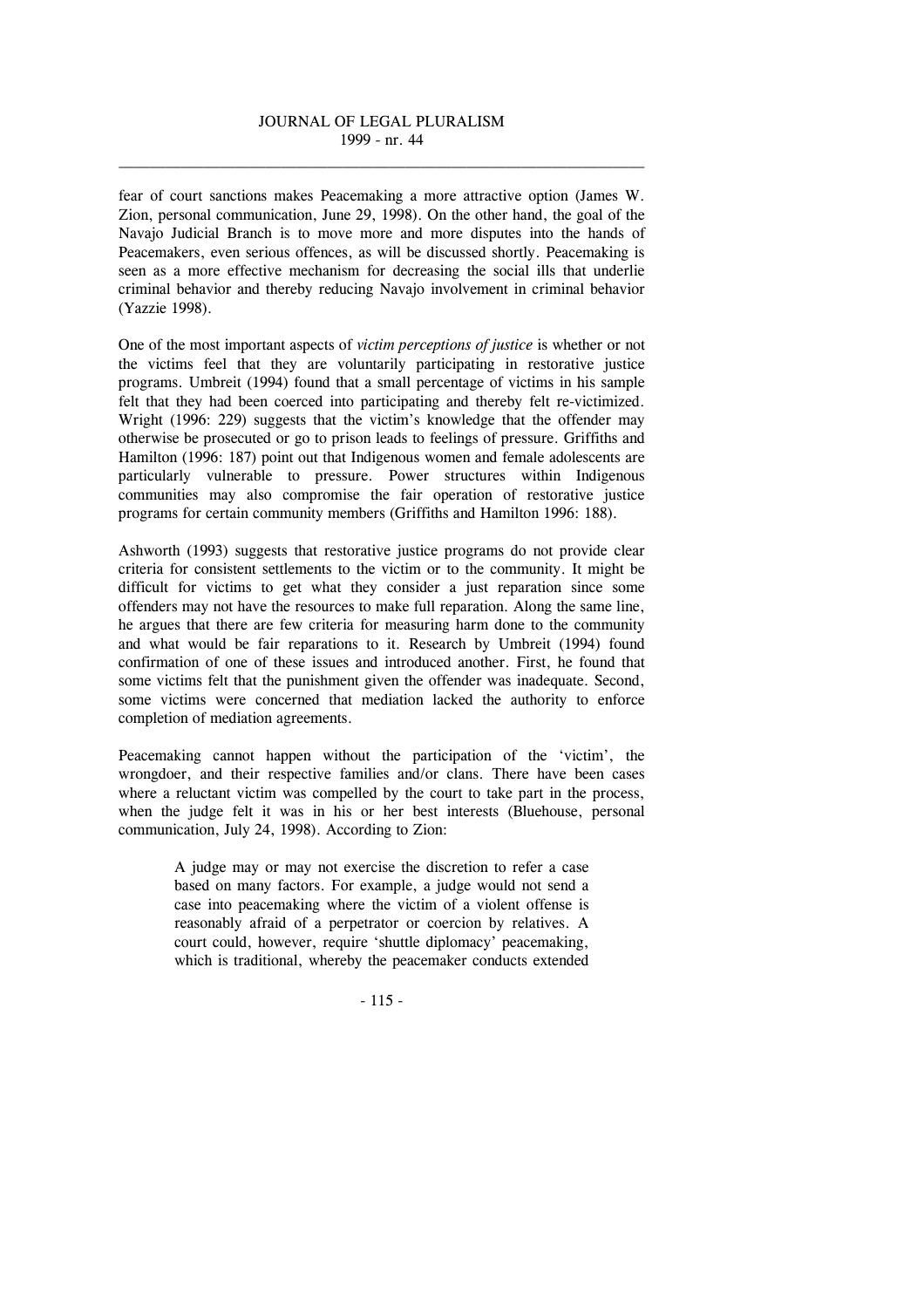negotiations with a victim without facing a perpetrator or with a victim and perpetrator's relatives. (Zion 1998: 4)

As an added protection, the process ensures that the victim has a strong support group present. As well, the victim will have a chance to express his or her feelings in a controlled environment. Since a consensus is needed before the procedure is over, the victim should be able to get whatever reparation he or she thinks is equitable, and should come out of the process with issues resolved.

As well, the offender can be compelled by a court order to participate in Peacemaking. Reasons for this can include being needed to assist in the healing of others, and for self-healing. Offenders have also been pressured by their family to participate (Bluehouse, personal communication, July 24, 1998). This is discussed further in the section on due process.

*Offender perceptions of justice* are a third issue. Offenders may feel that pleading guilty (if necessary) and diversion from the system into mediation will offer them a better chance, even though they might have had a valid defense against the charges (Wright 1996: 229). Wright (1996) and Ashworth (1993) both point out that some victims may be more vindictive than others and make greater demands. Similarly, victims may discriminate on economic grounds, leading to inequity (Harland 1996: *511).* Umbreit (1994: 105) reports that a small number of offenders felt that the punishment they received was too severe or out of proportion to the offence. At the opposite end of the spectrum, some victims of a serious offence may be satisfied with a symbolic form of reparation such as an apology. This is an issue of proportionality, the achievement of which is one of the aims of the criminal justice system. Hudson and Galaway (1996: 13) point out that this question is really the result of confusing the retributive and the restorative models, since in the restorative model, "fairness is not uniformity but satisfaction."

This response applies equally well to Peacemaking. The objective of Peacemaking is not punishment or blaming. It is to restore the relationship between all the participants. What it takes to do so must be agreed upon by all parties present and must be enforced by all parties present. If the wrong-doer or aggrieved carmot live with the arrangement, they have two recourses: they can ask to reconvene the Peacemaking, or they can take the problem to the Navajo Courts.

*Due process* has been raised as a related issue. Ashworth (1993) suggests that there is a conflict between the victim's right to participate and the procedural rights of the offender in some kinds of restorative justice. He suggests that the

- 116 -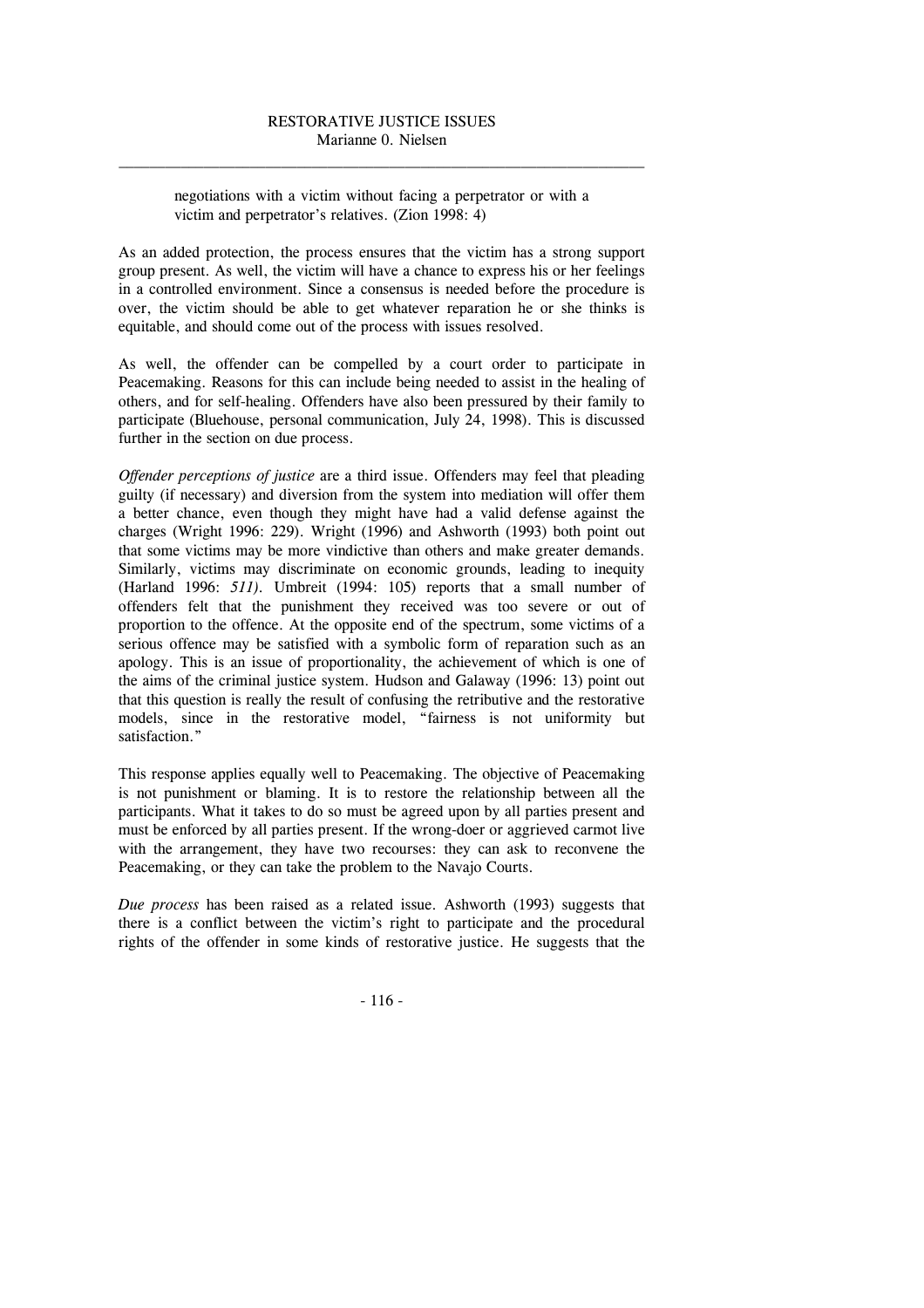victim might have undue influence, especially on the court process. This is particularly a concern in serious crimes.

Due process is inherent to Peacemaking. As Zion states:

Peacemaking does not violate due process of law because no decision can be imposed on an unwilling party. Procedural due process arises when an individual is to be deprived of liberty or property or be denied a substantive legal right. Given consent, there is no deprivation of a right. The peacemaker rules clearly require that an individual's procedural rights are protected. Peacemaking does not deny the right to a trial by jury. If an individual does not consent to peacemaking or a decision, that person can return to court for a jury trial. Peacemaking does not deny access to the courts, because an individual can refuse to make an agreement and come back before the court. (Zion 1998: 3)

In a more fundamental way, according to Navajo justice thinking, when an individual acts out, thereby demonstrating that they are unbalanced in body, mind and spirit, they are asking for community help, and invoking community responsibility and obligations *(k'e)* to them (Bluehouse, personal communication, July 24, 1998). An individual, therefore, is willing to take part in the process by definition.

*Community perceptions of justice* is an issue in that there is currently a political climate of 'get tough' on offenders. Restorative justice programs may be seen as 'soft' by those with this kind of agenda (Harland 1996: *510).* It has also been suggested that offering some kinds of offenders diversion is incompatible with the goal of offering restitution and assistance to victims (Umbreit 1995). Research by McElrea (1994) indicates that, on the whole, victims are not as vindictive as imagined and that most of them want to help 'straighten out' the offender, especially if the offender is young. Research done in the late 1980s and early 1990s found public support for reparation, restitution and community service programs as long as the victim agrees to participate in the procedure. Even so, these programs were not seen as suitable for violent or repeat offenders (Lee 1996: 339-40).

Griffiths and Hamilton (1996: 188) suggest that not all Indigenous communities may want to deal with serious offenders. Some communities practiced banishment for serious offences, repeat offenders, or in cases where the individual refused to abide by community-imposed sanctions. These communities may think of the

- 117 -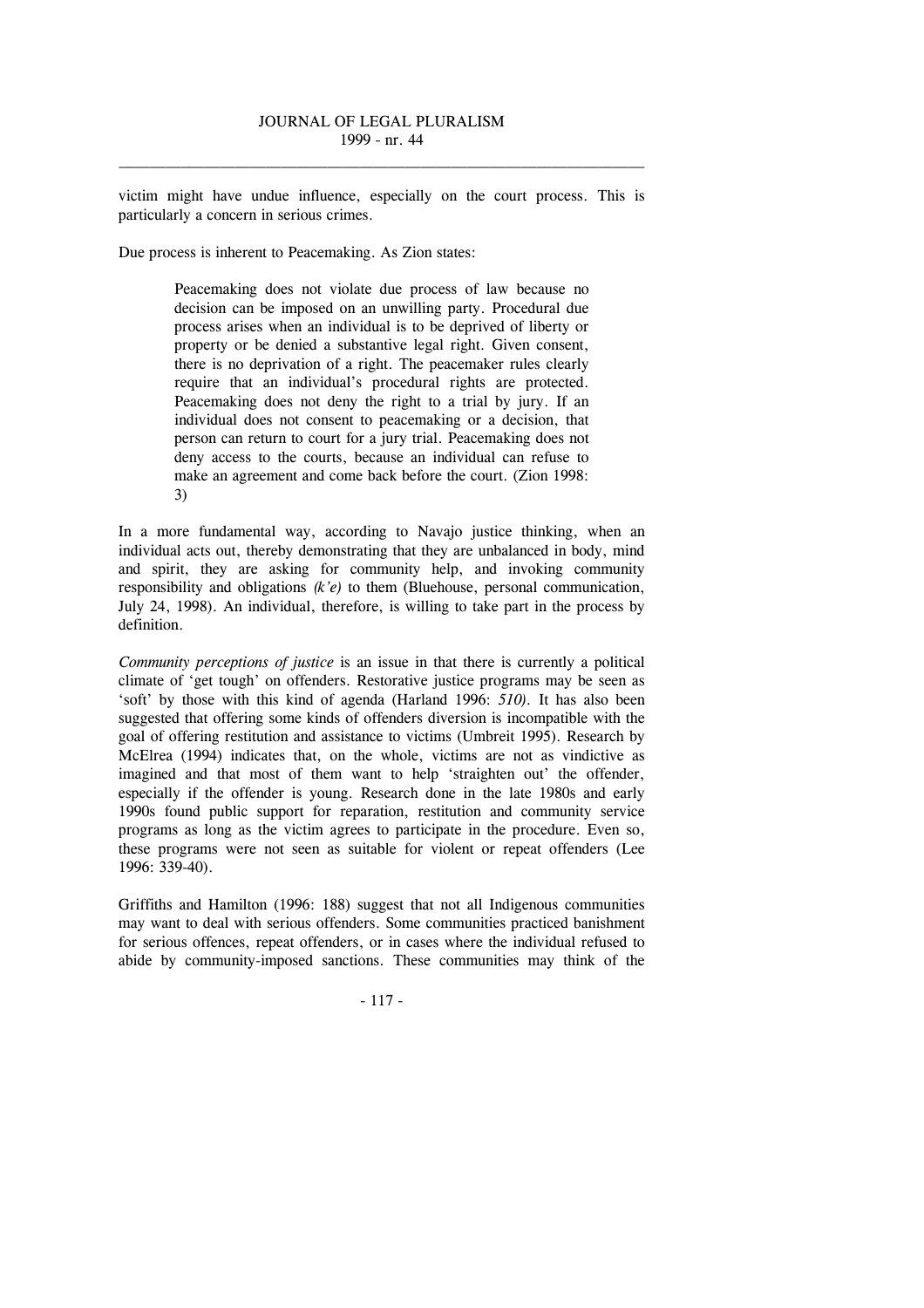Euro-based criminal justice system as the modern equivalent of removing the offender from the community.

Support for Peacemaking seems fairly widespread throughout the Navajo Nation, based on the estimated 1000 cases handled by Peacemakers in 1997, despite some logistical problems that may have held down numbers (James W. Zion, personal communication, June 29, 1998). The option of proceeding with serious offences through the adversarial courts is always available, which means that victims in Peacemaking are there because they want to be there.

Nevertheless, there has been and still is a small degree of resistance to Peacemaking among some political leaders and community members (see Nielsen 1996; 1998). Most of this relates to a discrediting of Navajo values by acculturated Navajo Nation members and concerns of political leaders about Peacemakers having too much political autonomy.

*Antagonism from criminal justice personnel,* according to Marshall (1995), arises mainly from the attempts of these personnel to use the new programs to fill their own organizational needs. They sometimes impose restrictions that interfere with the operation of the restorative program. Because the criminal justice system is more offender-oriented than victim-oriented, the restrictions most often affect the interests of the victims.

This is a very relevant issue for Peacemaking. Nielsen (1998) and Gould (1997) both found resistance by Navajo Nation criminal justice personnel to Peacemaking (see also Bluehouse 1996: 57). There were concerns expressed by a few Navajo Nation judges, lawyers, and court clerks about how Peacemaking fitted into the Navajo Court system, and by some Navajo police officers, about Navajo Peacemakers having little knowledge of the western law (Gould 1997). These concerns seem to be related to a confusion by criminal justice personnel about the difference between Navajo restorative justice, and western-based retributive goals and procedures, and to the acculturation of criminal justice personnel into Eurobased values about justice and its mechanisms.

*Lack of resources* such as funding, expertise, and political will is also an issue for restorative justice. McElrea (1994) expresses the fear that restorative justice programs may be adopted as a means of reducing the costs of courts and prisons without recognizing that communities need financial resources to properly operate these new programs (see also Harland 1996: *512).* A related issue is the lack of human resources in the community. Griffiths and Hamilton (1996) raise the issue of the 'healthiness' of community members, leaders and others who play key roles in restorative programs in Canadian Aboriginal communities. Because of the tragic

- 118 -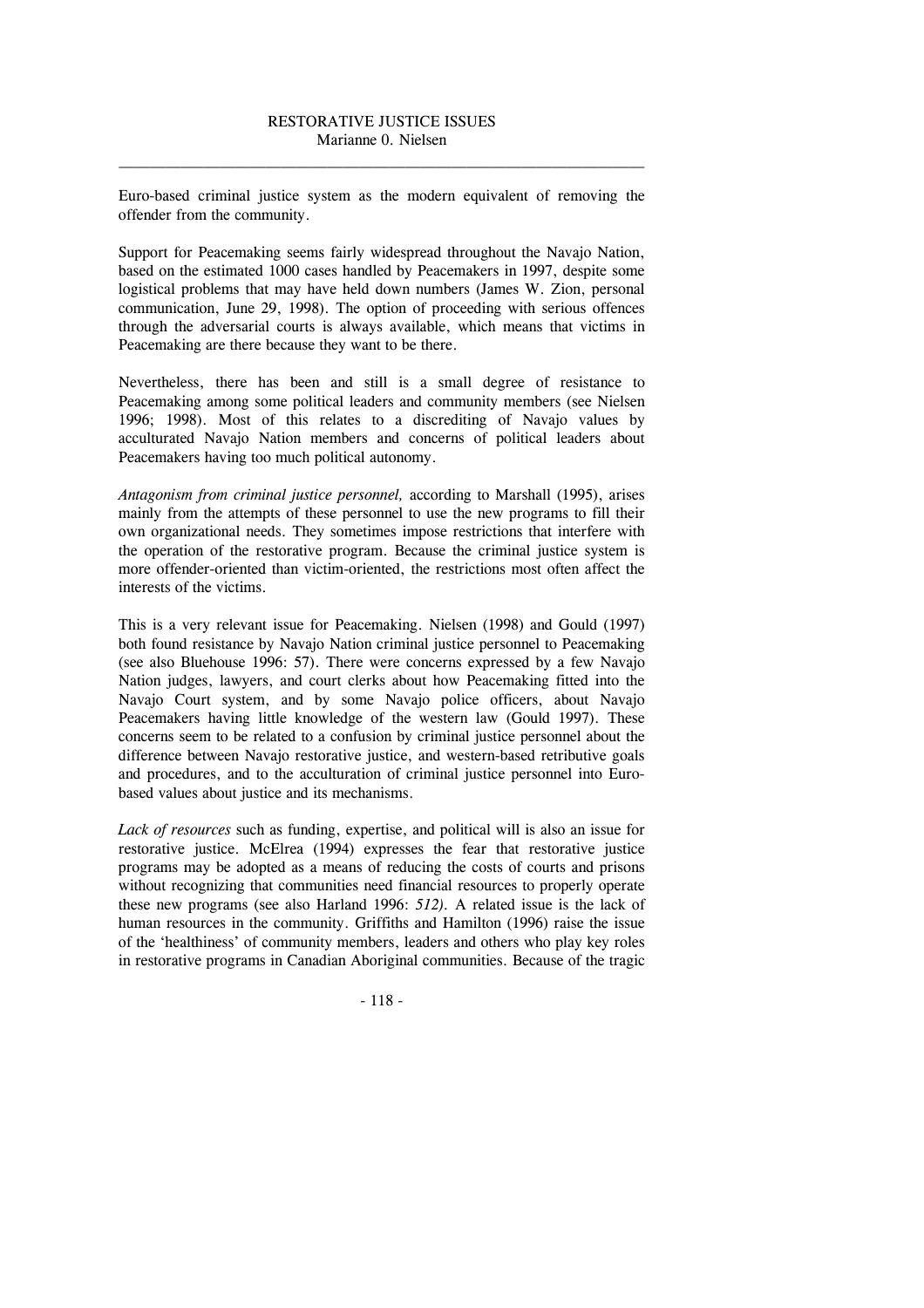impacts of colonialism, many Indigenous communities have social problems, such as wide-spread alcoholism, family violence and child abuse. Community members who act as mediators will have to deal with their own personal issues before they can help others. A final resource needed by these programs is political will (Harland 1996: 515), which the current climate suggests is in short supply.

This is also an important issue for Peacemaking. While Peacemakers are paid a fee by participants, this is more a token of commitment than it is a living wage. Zion (personal communication, June 29, 1998) suggests that only a handful of the over 250 Peacemakers rely on Peacemaking as a regular source of income. Funding is also scarce for the technical support unit of the program, where program statistics are recorded, training is developed and offered, and educational materials are gathered and prepared. Discussions are currently underway about possible changes in structure that could alleviate some of this funding stress. On a more positive note, there is a great deal of political will and few problems with finding stable, capable community members to act as Peacemakers. Support for Peacemaking seems general throughout the Nation, In terms of the Peacemakers themselves, the community must first choose the Peacemakers, and then the participants must choose the Peacemaker who will assist them; therefore, incompetent Peacemakers are quickly weeded out, thanks to word of mouth.

The *effectiveness of restorative programs in reducing incarceration and recidivism*  is another issue. Umbreit (1995) raises the issue that, while restorative program staff often tout mediation as an alternative to prison, there is little evidence that these programs decrease incarceration. Some research has found that mediation has contributed to reducing the length of sentences and changing the locale of the sentence served from prison to jail. There is also some question of whether or not these programs reduce recidivism. Umbreit (1994: 117), for example, found a 'marginal but non-significant impact of the mediation process" among juveniles. He suggests that the mediation process may be over-shadowed by the contrasting influences of a dysfunctional family and criminal friends. However, in the Eurobased society, as Harland states,

> the perception that it is not the business of the criminal justice system to try to right the underlying social and cultural wrongs that maintain and encourage the existence of stable and visible class of criminals is both deeply ingrained and a convenient excuse for its abject failure to reduce crime (Harland 1996: 511).

Restorative justice programs may try to respond to the underlying causes of the crime and the needs of the parties involved, but they still suffer some restraints

- 119 -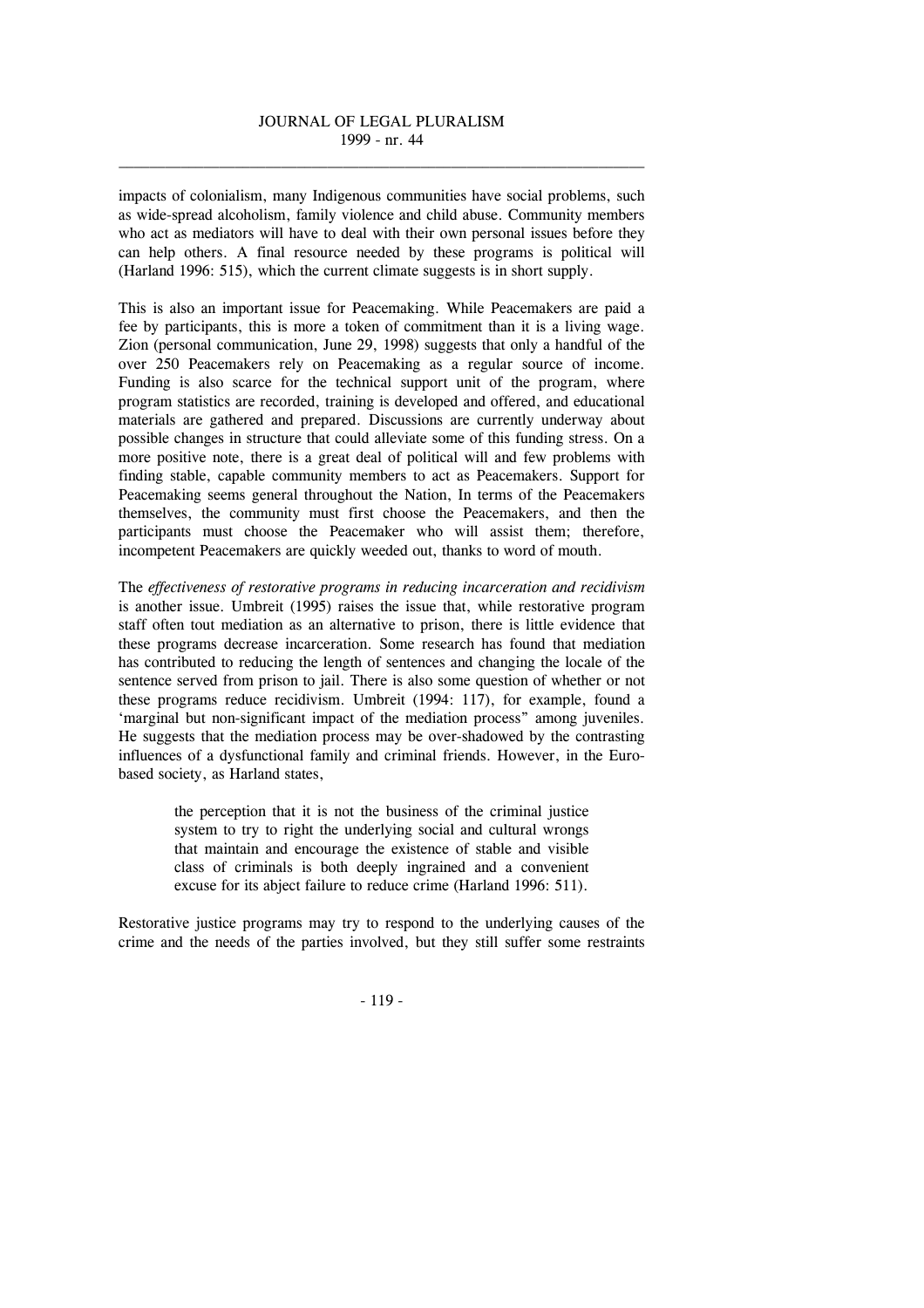because of the wide-spread nature of the above attitude, and because true 'healing' of all parties is not an objective.

This is not the case with Peacemaking. One of the primary purposes of Peacemaking is precisely to identify the underlying problems that are leading to the disharmony and to develop a plan to combat them. A specific example of how this operates is provided by the Navajo Courts' Minority Male Program. People charged with driving while intoxicated were diverted into Peacemaking where the problems leading to the intoxication were sought, found and dealt with. Although no statistics are given, Yazzie and Zion (1996: 170) report that recidivism rates dropped. As well, the objective of Peacemaking is not punishment, and unless the participants agree that incarceration will in some way benefit the wrong-doer, incarceration is not a likely outcome. If consensus is reached that the wrong-doer should serve time, a referral will be made back to the courts for sentencing.

*Mediator attitude and competence* were a concern to small numbers of both victims and offenders (Umbreit 1994: 98-9, 105-6). When mediators were unable to control the proceedings, it left either the victim or the offender feeling revictimized or victimized. Hudson and Galaway (1996: 3) warn that giving the community responsibility for justice procedures will likely mean that the processes of restorative justice will have to be 'deprofessionalized', that is placed in the hands of non-professional community members, because "[bly their very nature, professions remove power from others and concentrate it in their own alleged area of expertise."

Again, this is not an issue for Peacemakers. Peacemaking in and of itself is a form of community obligation; it is a return to traditional structures that placed leadership in the community. The Peacemakers must have expertise and knowledge in Navajo and other creation and journey narratives, which is acquired through living and having learned 'Navajo thinking' through traditional oral history. The training they receive from the technical support unit is not to make them more 'professional', but to acquaint them with organizational requirements. In addition, Peacemakers who cannot control their sessions will quickly lose their clientele.

*Expanding clientele* to include repeat and violent offenders can be an issue in restorative justice not only because of public resistance to 'going easy' on these offenders but because these kinds of cases need more time to prepare and work through (Marshall 1995). While questions of the suitability of serious cases such as rape and aggravated assault have been raised, there is also evidence that as long as the victim is willing to participate, victim-offender mediation may be successful (McElrea 1994). Very little research has been done on expanding restorative

- 120 -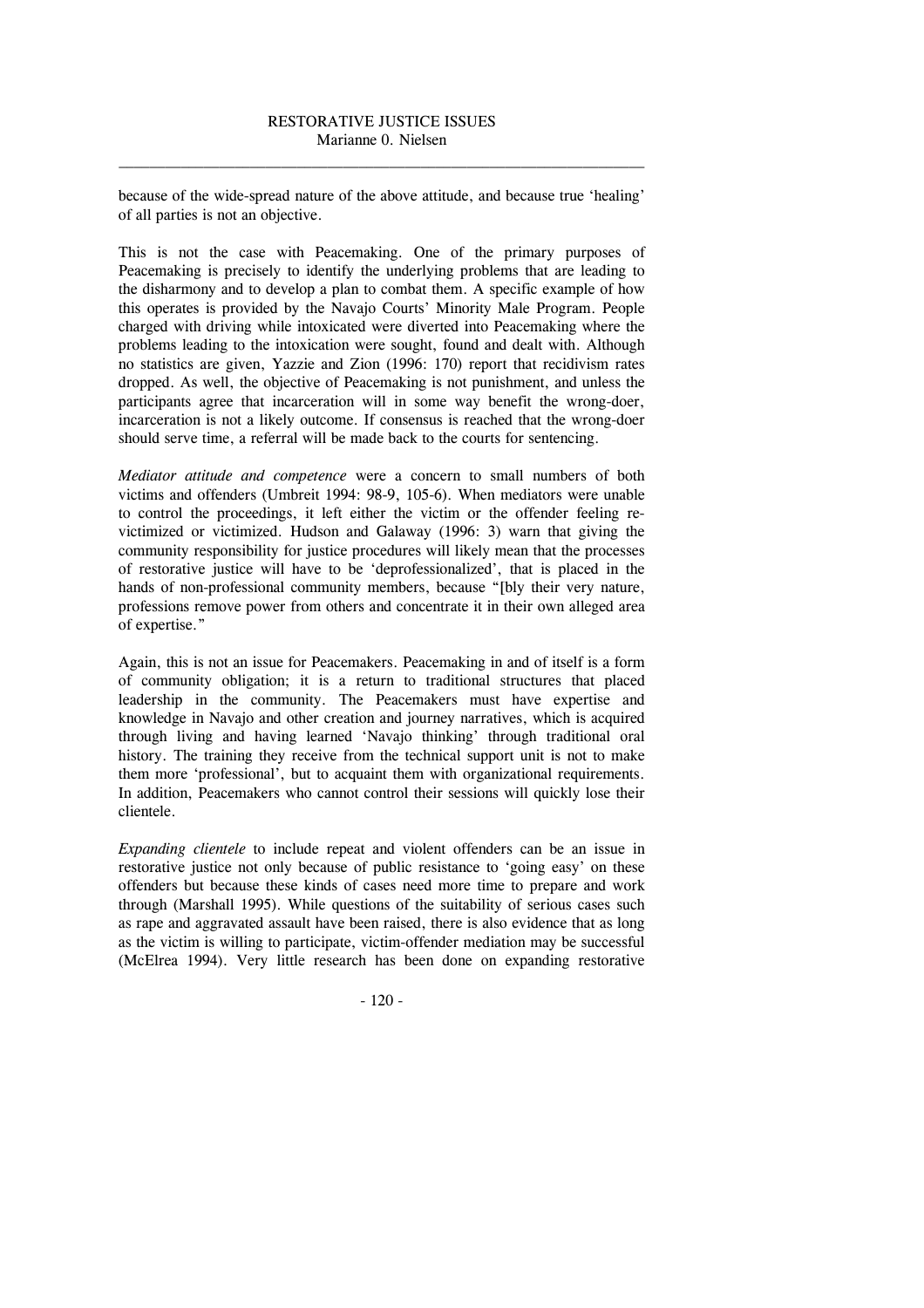justice programs to include organizations. The issue raised previously about resources to support programs is also a concern here. It should be pointed out that there is also an opposite concern about 'widening the net' of social control to include offenders who, for example, might have had their charges dismissed (Hudson and Galaway 1996: 12). This issue boils down to a question of which offenses should be dealt with by restorative justice and which by the retributive system.

For Peacemakers, there is a relatively simple answer: Since it is not a matter of punishment but reconciliation and reparation, any offence is eligible, as long as the people affected are willing to actively participate. Peacemaking has been used once so far in a wrongful death-products liability civil case against a corporation. After a child was scorched to death in a dryer, his family filed a successful standard wrongful death manufacturer negligence suit *(Yazzie* and Zion 1996). Cases of death and rape have already been referred to. Widening the net is also not an issue, since any dispute no matter how trivial or serious, is eligible if the participants agree to conduct a Peacemaking. Regarding 'widening the net', since there are no systemic repercussions such as a criminal record or a police file resulting from Peacemaking, there is no reason for keeping a participant out of Peacemaking.

This brief review of ten issues suggests that some of the major issues currently facing restorative justice programs in the non-Indigenous society are not relevant for Peacemaking. There are only three issues, lack of resources, community perceptions of justice, and antagonism from criminal justice personnel, that Peacemaking seems to share with restorative justice programs.

#### Conclusion

American Indian Nations in the United States are justifiably afraid that the dominant society will continue to impose social institutions on them that are not in their best interests. While legal pluralism is an undeniable fact in the United States, mainstream American society is not known for its tolerance or respect for difference. One of the underlying issues that must be acknowledged is the possible threat to Peacemaking that could come from a perceived lack of legitimacy. This is already an issue with Navajo Nation members who have been so acculturated into dominant society values that they question traditional Navajo justice procedures. Add to them members of the dominant society's state and federal criminal justice systems who see Navajo justice procedures as inferior to those of the dominant society, and pressure to drop or modify Peacemaking becomes a very real, immanent danger. As Zion states so well, it would be "our old problem

- 121 -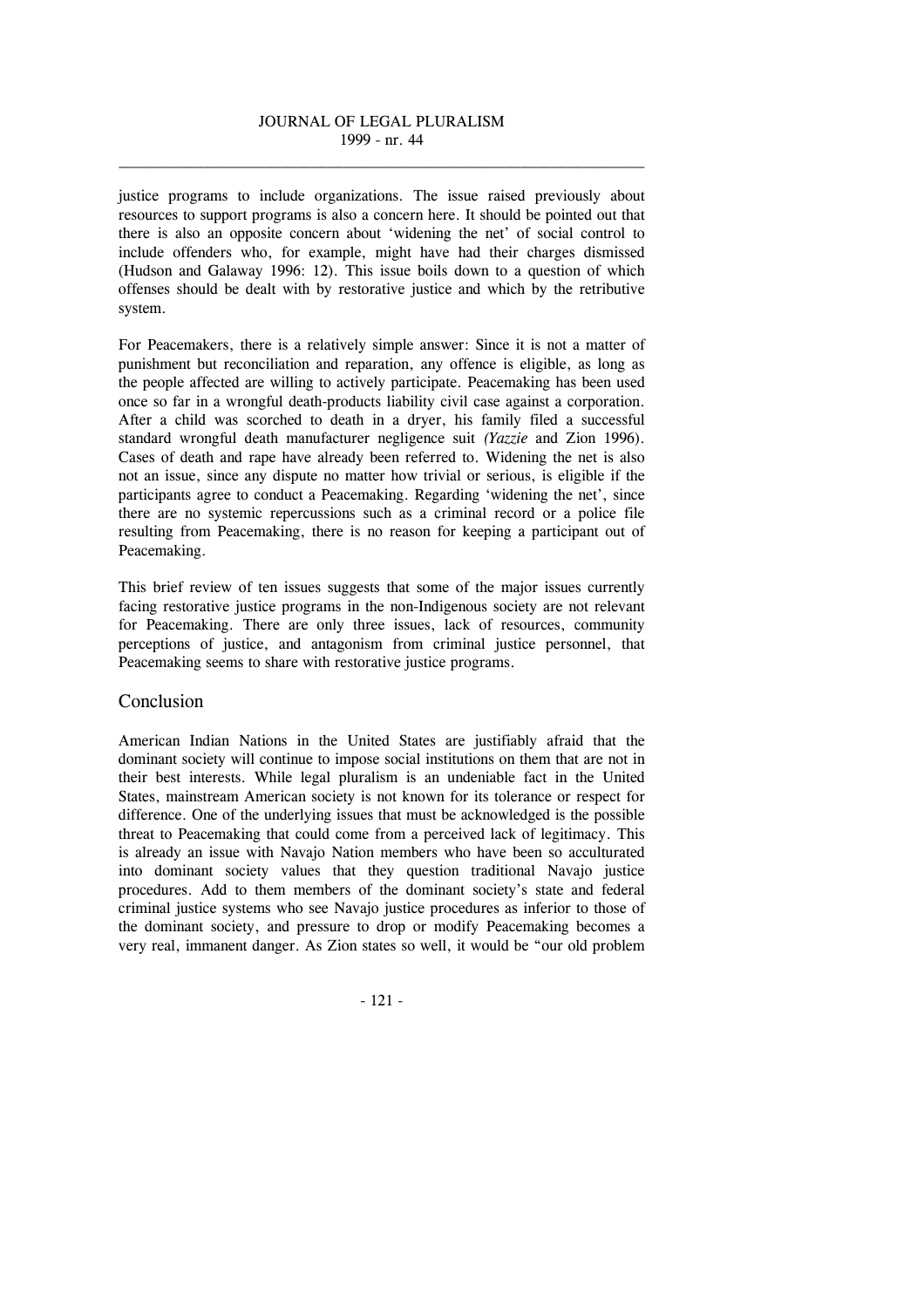of trying to pound a round peg (Indian justice) into a triangle of power, force and authority" (James W. Zion, personal communication, June 29, 1998). An insidious strategy would be for these groups to push for Peacemaking to be standardized to fit non-Indigenous restorative justice programs such as alternative dispute resolution or mediation, which these individuals might see as more familiar, more legitimate, less threatening to the status quo, and untainted by 'Indianness'. However, as Austin states:

> Indian systems do not need instructions on empowerment, balancing disparities in bargaining positions, principles of ethics in mediation, or the kinds of disputes that mediation systems can or cannot handle. They do not need, and must not have, outsiders peering in to nod affirmance or indicate disapproval. Indian systems need support to do what they know how to do best - use fundamental principles of equality and responsibility to talk out disputes for harmony. (Austin 1993: 47)

If Native American restorative justice systems such as Peacemaking are left to develop on their own, they may present valuable lessons to the Euro-based retributive and restorative systems. The shift in thinking towards restorative justice in the Euro-based system is based on the ineffectiveness of the current system in battling crime, the tendency of incarceration to worsen offender involvement in crime rather than deter or rehabilitate them, and the dissatisfaction of victims with the current system (Van Ness and Strong 1997: 6). As Marshall states, "[restorative justice] is a practice that contains the seeds for solving a new problem - the inadequacy of the criminal justice system itself, as it lurches from crisis to crisis, based on a primitive philosophy of naked revenge" (Marshall 1995: 230). As was seen in the previous discussion of issues, Navajo Peacemaking has developed solutions to many of the issues that plague non-Indigenous restorative programs. Of course, some of these may not be usable by non-Indigenous society because of their rootedness in Navajo culture. Some researchers such as Goldburg (1997) even go so far as suggesting that Native American justice procedures are so deeply based in Native American spirituality that they cannot be replicated in the non-Native world at all. Other scholars disagree, believing that non-Indigenous systems are so aware of their own ineffectiveness that they will be open to new ideas (James W. Zion, personal communication, June 29, 1998).

One of the significant characteristics of current restorative justice thinking is its willingness to look outside the practitioners' society for ideas and possibilities (Van Ness and Strong 1997: 117). This bodes well for the relationship between Peacemaking and other restorative justice programs, both Indigenous and non-

- 122 -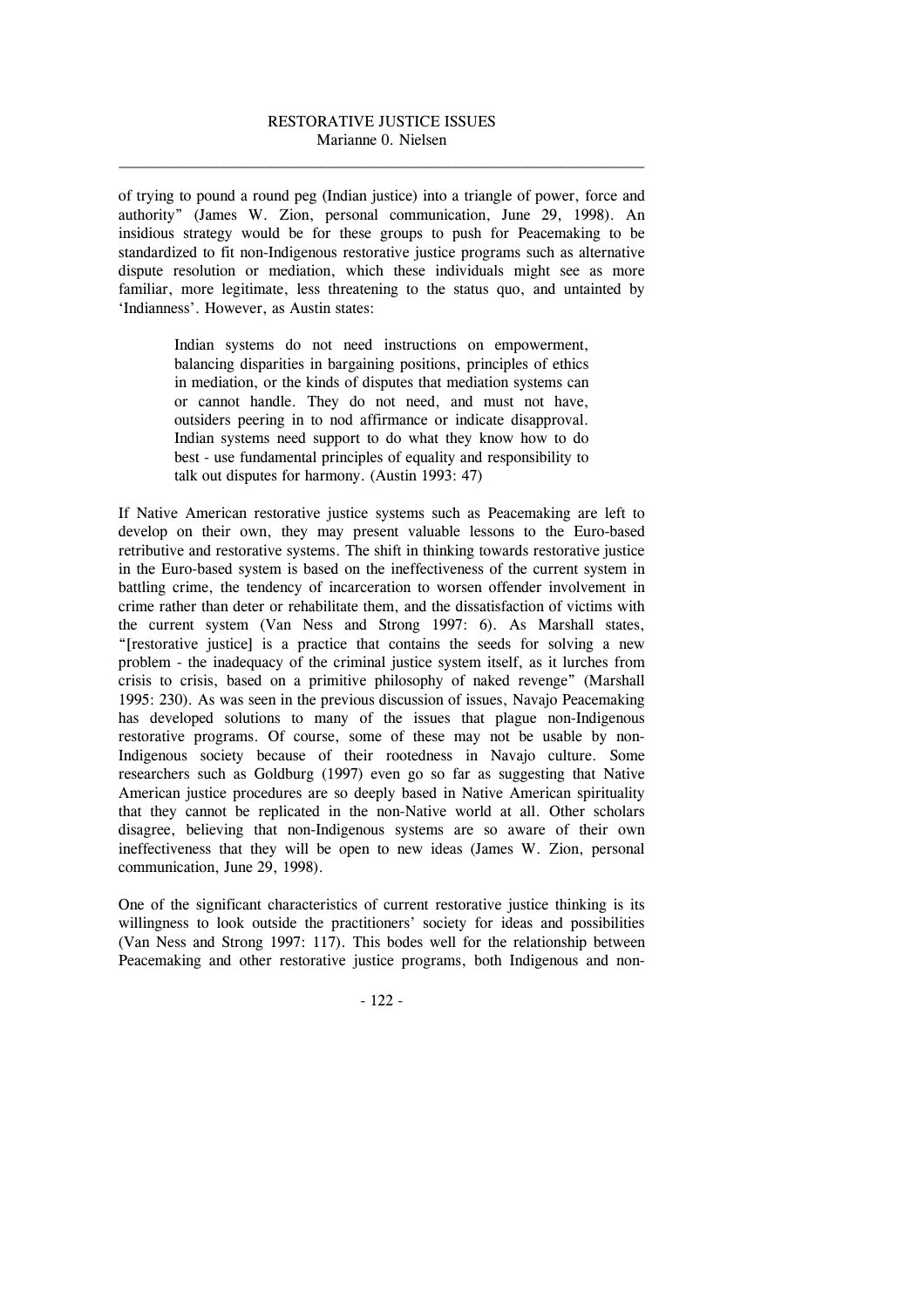Indigenous. Peacemaking strategies that seem to have a strong potential for usefulness to non-Navajo justice programs include the use of victim and offender support groups, and the use of consensus to deal with both victim and offender concerns. As well, Peacemaking and other restorative programs have common issues for which they are searching for solutions, such as the lack of funding resources, and the development of community and criminal justice support.

Sharing strategies and ideas can only make them all stronger.

#### References

ASHWORTH, Andrew

- 1993 'Some doubts about restorative justice.' *Criminal Law Forum 4:* 277-299. AUSTIN, Raymond D.
- 1993 'Freedom, responsibility and duty: ADR and the Navajo Peacemaker Court.' *The Judges' Journal* 32/2: 8-11, 47, 48.
- BENALLY, Herbert
- 1988 'Dine philosophy of learning.' *Journal of Navajo Education.* 6/1: 10 13. BLUEHOUSE, Philmer
- 1996 'The ceremony of making peace, excerpt from Dagmar Thorpe (ed.), *People of the Seventh Fire. Native Americas* 13: *54-57.*
- BLUEHOUSE, Philmer and James W. ZION
- 1993 'Hozhooji Naat'aanii: The Navajo justice and harmony ceremony.' *Mediation Quarterly* 10: 327-337.
- DUMONT, James
- 1993 'Justice and Aboriginal peoples'. Pp. 42-85 in Royal Commission on Aboriginal Peoples (ed.), *Aboriginal Peoples and the Justice System.*  Ottawa: Minister of Supply and Services.
- FARELLA, John R.
- 1984 *The Main Stalk: A Synthesis of Navajo Philosophy.* Tucson: University of Arizona Press.
- GALAWAY, Burt and Joe HUDSON (eds.)
- 1996 *Restorative Justice: International Perspectives.* Monsey, NY: Criminal Justice Press.
- GOLDBURG, Carole B.
- 1997 'Overextended borrowing: tribal peacemaking applied in non-Indian disputes.' *Washington Law Review* 72: 1003-1019.
- GOULD, Larry A.
- 1997 'The dilemma of the Navajo police officer: traditional versus European based means of social control.' Paper presented at the Commission on Folk Law and Legal Pluralism Congress, Moscow, August.
	- 123 -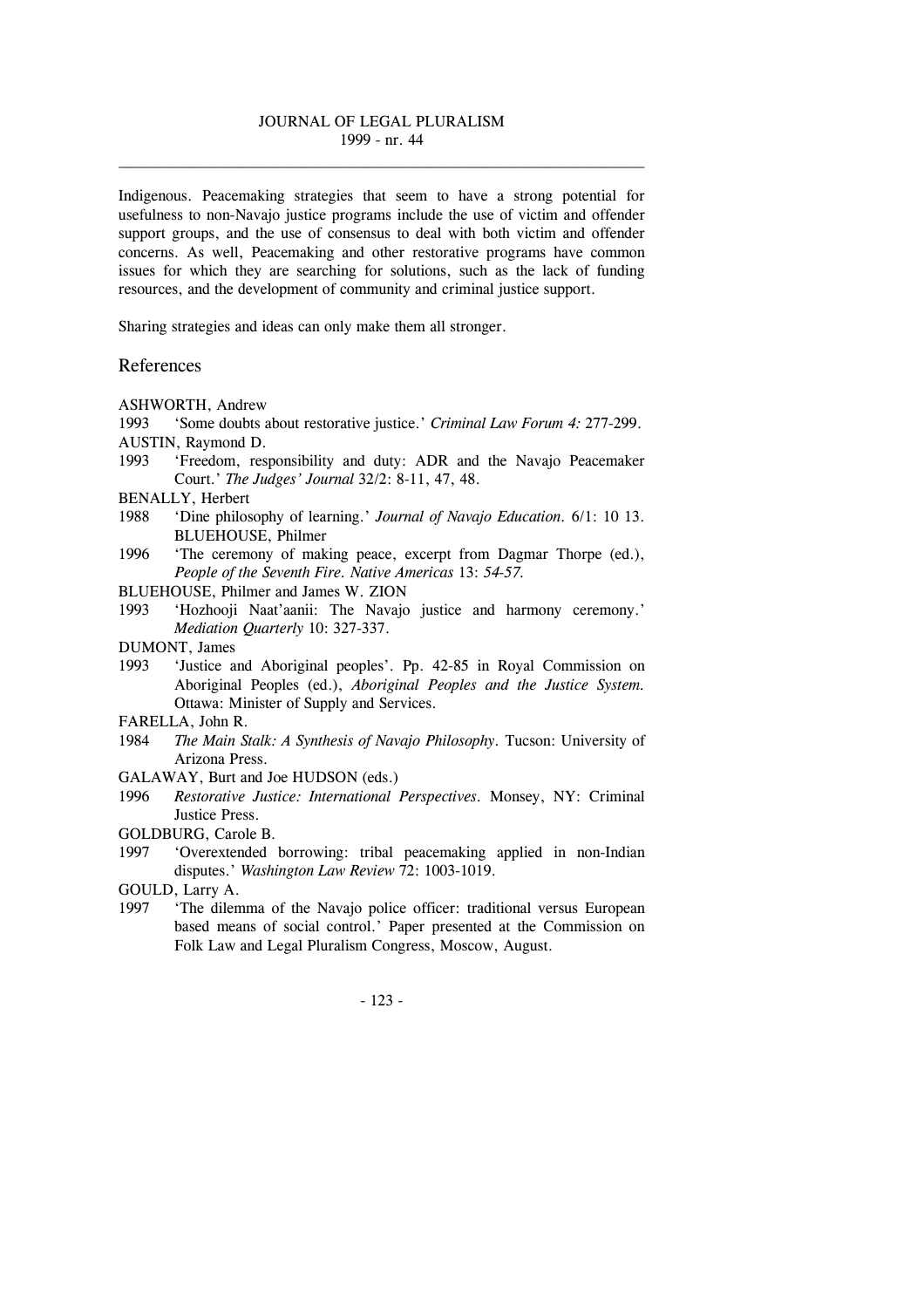#### GRIFFITHS, Curt T. and Ron HAMILTON

1996 'Sanctioning and healing: restorative justice in Canadian Aboriginal communities.' Pp. 175-191 in Galaway and Hudson.

HARLAND, Alan

- 1996 'Towards a restorative justice future.' Pp. 505-516 in Galaway and Hudson.
- HUDSON, Joe and Burt GALAWAY
- 1996 'Introduction.' Pp. 1-14 in Galaway and Hudson.
- KENNEDY, Leslie W. and Vincent F. SACCO
- 1998 *Crime Victims in Context.* Los Angeles: Roxbury.
- LADD, John
- 1957 *Structure of a Moral Code: A Philosophical Analysis of Ethical Discourse Applied to the Ethics of the Navajo Indians.* Cambridge: Harvard University Press.

#### LEE, Angela

- 1996 'Public attitudes towards restorative justice.' Pp. 235-247 in Galaway and Hudson.
- MARSHALL, Tony F.
- 1995 'Restorative justice on trial in Britain.' *Mediation Quarterly* 12: 217-231.
- McCOLD, Paul
- 1996 'Restorative justice and the role of community.' Pp 85-101 in Galaway and Hudson.
- 1997 *Restorative Justice: An Annotated Bibliography.* Monsey NY: Criminal Justice Press.

McELREA, F.W.M.

- 1994. 'Restorative justice the New Zealand Youth Court: a model for development in other countries?' *Journal of Judicial Administration* 4: 33-54.
- NAVAJO NATION JUDICIAL BRANCH
- n . d. Various photocopied documents.
- NIELSEN, Marianne 0.
- 1996 'A Comparison of developmental ideologies: Navajo Peacemaker Courts and Canadian Native Justice Committees.' Pp. 207-223 in Galaway and Hudson.
- 1998 'A comparison of Canadian Native Youth Justice Committees and Navajo Peacemakers.' *Journal of Contemporary Criminal Justice* 14: 6-25.

REICHARD, Gladys A.

1983 *Navajo Religion: A Study of Symbolism.* Tucson: University of Arizona Press.

- 124 -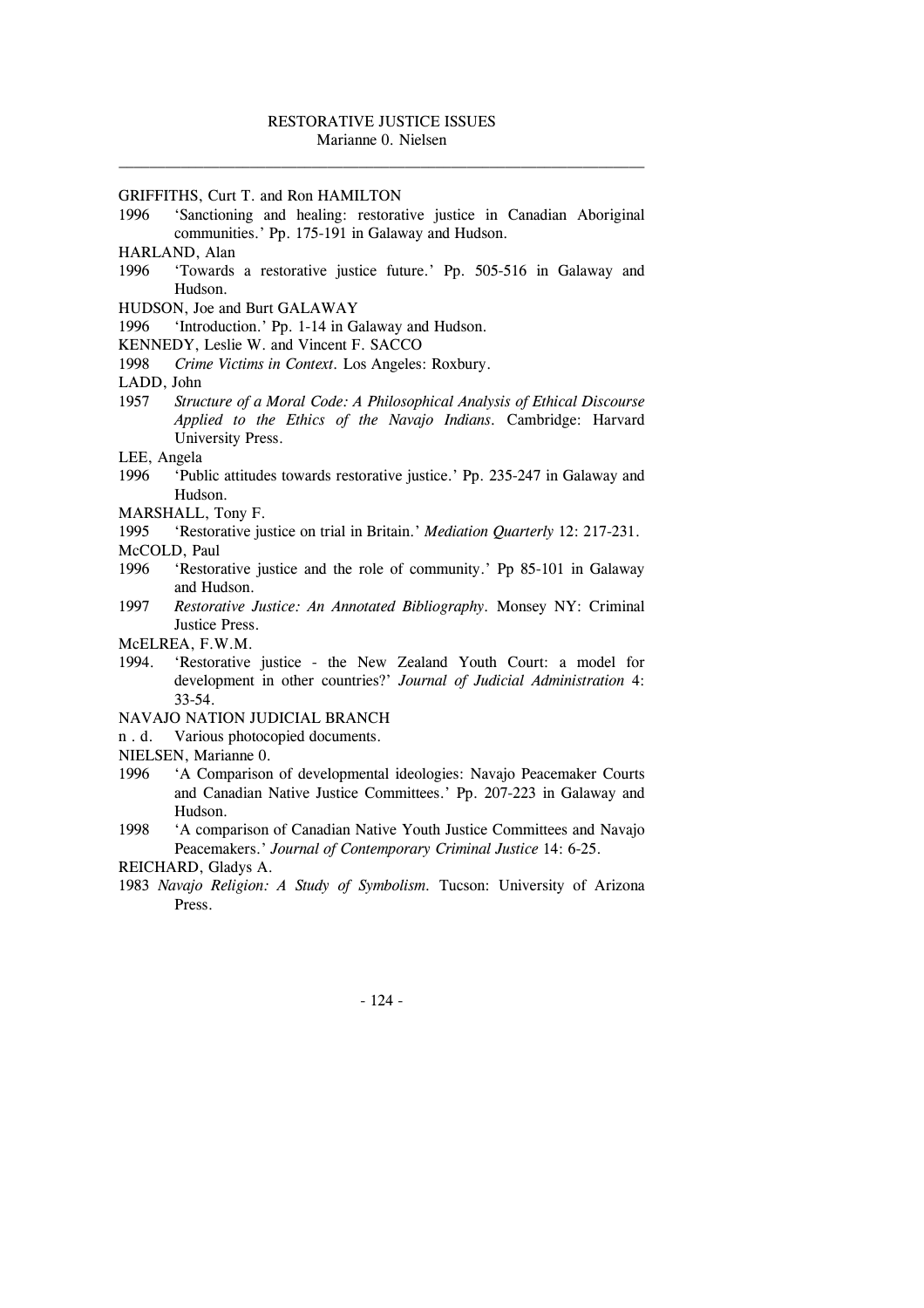1997 'Peacemaking and mediation.' A paper presented at the Western Social

Sciences Association annual conference, Albuquerque, New Mexico,

SEIDSCHLAW, Kurt D.

April. SHEPHARDSON, Mary

<sup>- 125 -</sup>  1965 'Problems of the Navajo Tribal Courts in transition.' *Human Organization* 24: 250-253. TSO, Tom 1989 'The Navajo concept of justice.' A paper presented at the American Association of Law Schools Meeting, New Orleans. 1992 'Moral principles, traditions and fairness in the Navajo Nation Code of judicial conduct.' *Judicature* 76: 15-21. UMBREIT, Mark S. 1994 *Victim Meets Offender: The Impact of Restorative Justice and Mediation.*  Monsey, NY: Criminal Justice Press. 1995 'Restorative justice through mediation: the impact of offenders facing their victims in Oakland.' *Journal of Law and Social Work* 5: 1-13. VAN NESS, Daniel W. 1996 'Restorative justice and international human rights.' Pp. 17-35 in Galaway and Hudson. VAN NESS, Daniel and Karen Heetderks STRONG 1997 *Restoring Justice.* Cincinnati: Anderson. WRIGHT, Martin 1996 'Can mediation be an alternative to criminal justice?' Pp. 227-239 in Galaway and Hudson. YAZZIE, Robert 1994 '"Life Comes From It": Navajo Justice Concepts.' *New Mexico Law Review* 24: 175-190. 1996 *"Hozho Nahasdlii* - We are now in good relations": Navajo restorative justice.' A paper presented at a Conference on Traditional Law, University of St. Thomas, Miami. FL. 1998 'The Healing and Community Justice Policy of the Judicial Branch of the Navajo Nation.' Unpublished speech given at Northern Arizona University, Flagstaff, AZ, May 1. YAZZIE, Robert and James W. ZION 1996 'Navajo restorative justice: the law of equality and justice.' Pp. 157-173 in Galaway and Hudson. ZION, James W. 1983 'The Navajo Peacemaker Court: deference to the old and accommodation to the new.' *American Indian Law Review* 11: 89-109. 1995 'Living Indian justice: Navajo peacemaking today.' A paper presented at the Alternative Dispute Resolution Conference, Vancouver, Canada.